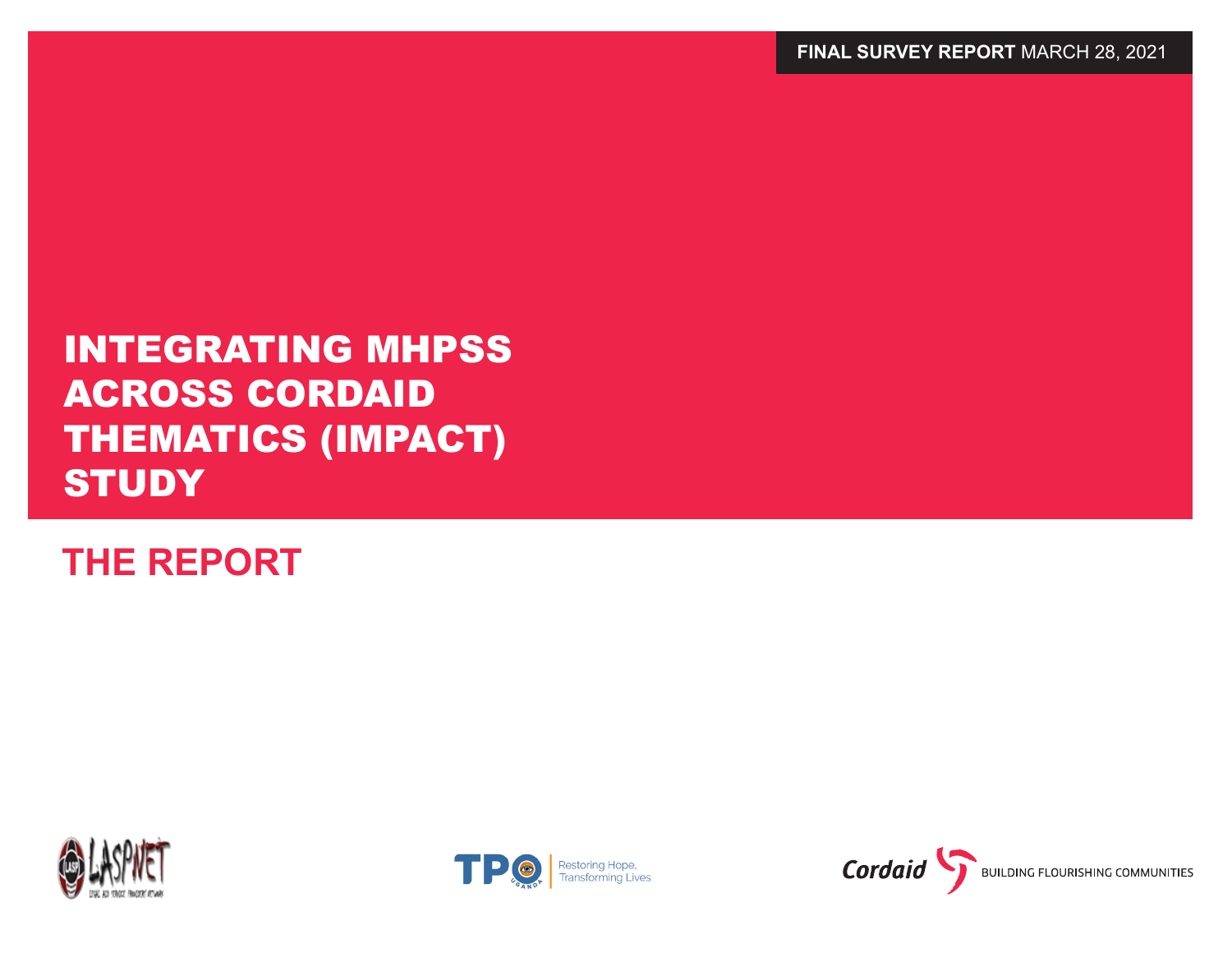### **Chapter 2: Approaches used in the study.**

| <b>Recommendations: What needs to be done to support MHPSS in refugee situations</b> 21 |  |
|-----------------------------------------------------------------------------------------|--|

## **List of Figures**

| Figure 3: Institutions one report SGBV concerns in your community and trusted institutions (%)17 |  |
|--------------------------------------------------------------------------------------------------|--|
|                                                                                                  |  |
|                                                                                                  |  |

# **List of Tables**

| Table 1: Selected sample compared to the district population 5 |  |
|----------------------------------------------------------------|--|
|                                                                |  |
|                                                                |  |
|                                                                |  |
|                                                                |  |
|                                                                |  |
|                                                                |  |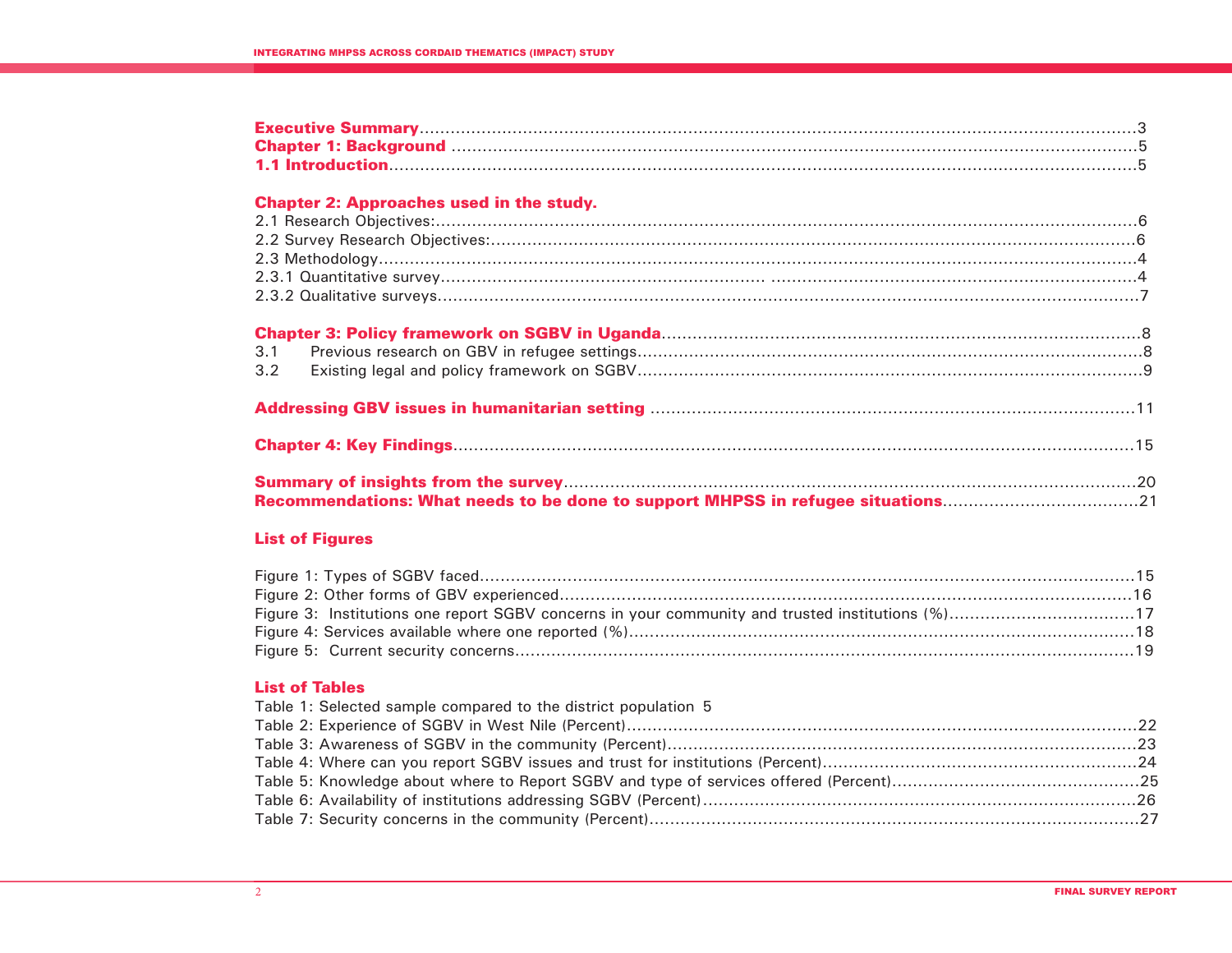# EXECUTIVE SUMMARY

Sexual and Gender-based Violence (SGBV) is a global social, and public health concern that inflicts harm on women, girls, men, and boys and severely violates human rights. SGBV remains rampant in Uganda. Refugees have a heightened risk of experiencing SGBV due to the protracted nature of forced displacement. Relatedly, SGBV incidents in refugee settlements and host communities are attributed to cultural beliefs and security lapses. Other factors fueling SGBV include the lack of trust among couples, land wrangles, economic pressures, unaddressed trauma, substance abuse, and a general breakdown of society's core functions.

Majority of the SGBV incidents are not reported and as such, go unpunished. Partly this due to the limited awareness of how and where to report the perpetrators. Survivors prefer to use informal justice systems such as cultural leaders; traditional leaders and the refugee welfare committees (RWCs) instead of formal justice systems including Police and courts of law. This is because the latter structures are perceived as challenged by the language barrier; corruption; lengthy procedural formalities. Ultimately, SGBV has a bearing on survivors and their families' emotional and mental well-being and social and economic aspects.

Against the above background, LASPNET, CORDAID and TPO conducted a study in refugee settlements in West Nile to examine how Mental Health Psychosocial Support (MHPSS) interventions can be mainstreamed in existing services for (S)GBV survivors faced with a humanitarian environment in Uganda.

A survey was conducted in refugee settlements among host communities in 4 districts of West Nile i.e. Adjumani, Arua, Moyo and Yumbe. The survey sought to (i) Establish the extent and frequency of violence (prior and after displacement); (ii) Establish the availability and access to health, psychosocial and legal services by SGBV survivors; (iii) Assess past and current safety and security concerns; and (iv) Determine the expectation of SGBV survivors regarding addressing SGBV. The survey entailed a quantitative household survey that targeted survivor of SGBV and targeted Focus Group Discussions (FGDs) and key informant interviews (KIIs).

#### **Key findings**

Most of the victims who experienced SGBV did so within six months of displacement. Sexual assault and rape (including gang rape and marital rape) are the most frequently cited forms of SGBV experienced. A few of the respondents reported ever experiencing sexual exploitation, including incest and harmful sexual practices, e.g. female genital mutilation. Such crimes affect the emotional well-being and mental health of survivors.

The most frequently cited conditions that increase the threat of SGBV are the collection of firewood and visiting recreation centres. Specifically, late-night movement from recreation centres expose women to insecurity incidents.The most frequently cited reason behind SGBV incidents is the minimal economic opportunities in the refugee environment. These are compounded by inadequate security during market days—especially during evening markets. Furthermore, refugee settlements are characterised by a limited presence of Police and other security personnel.

Excessive consumption of alcohol is also a significant driver of SGBV incidents. Most of the alcohol and substance abuse—especially by youth of marijuana, mayirungi and cannabis—takes place recreation centres. Inadequate food rations—compared to family sizes of refugee households was also listed as the driver of SGBV. The lack of food and money exposes girls to prostitution as hunger threats can trigger incidents of sexual exploitation. Some of the food rations may also be sold off by spouses, leading to family necessities' mismanagement and precipitating violence.

There is a preference for informal channels to address SGBV incidents that breeds impunity among perpetrators. Most of the SGBV incidents are not reported to authorities but other informal institutions such as elders and cultural leaders. The limited reporting of SGBV incidents to authorities may be explained by the non-availability of institutions that can enforce sanctions and the trust of such institutions. For example,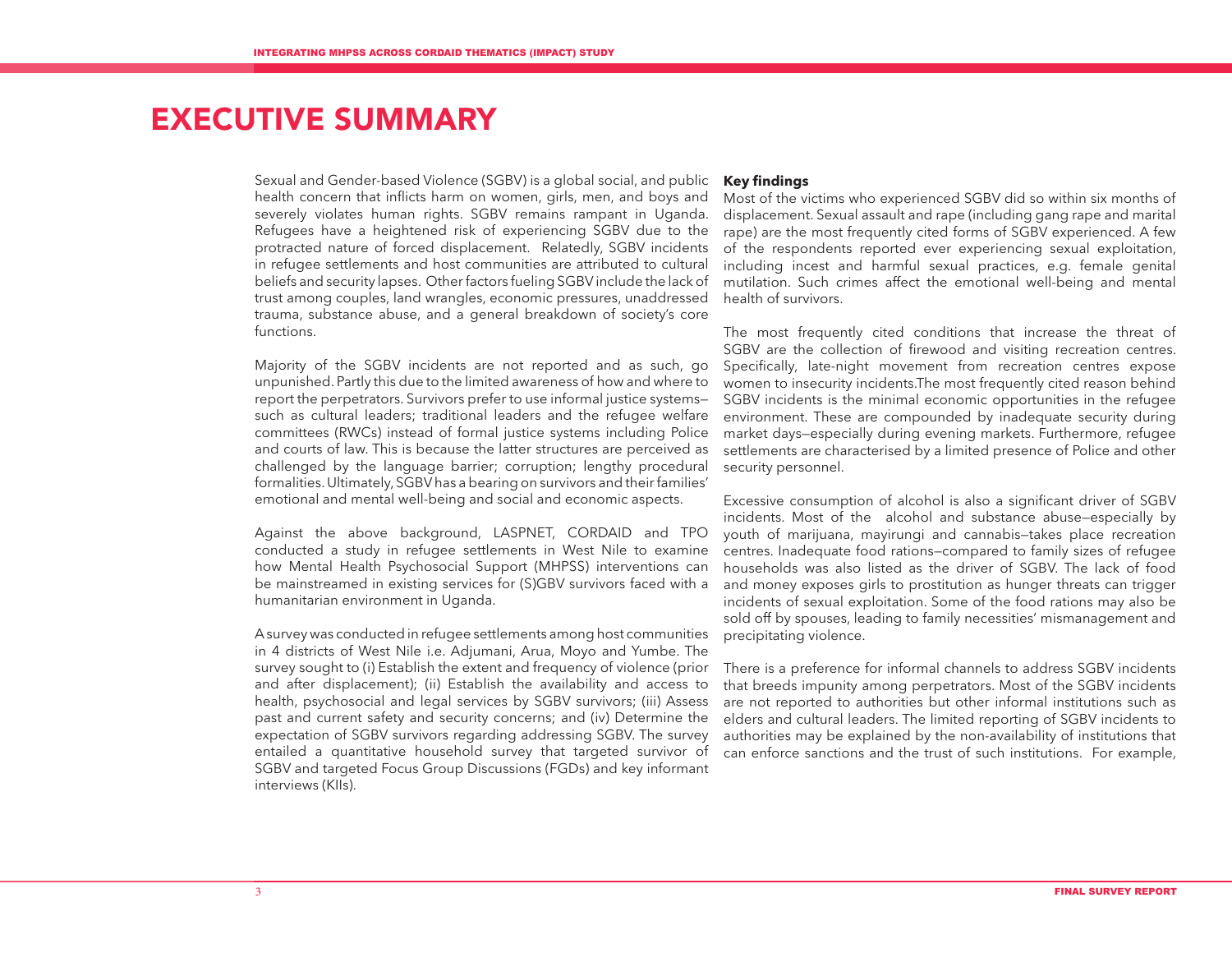institutions such as legal aid service providers are few and located mainly in urbanised centres. The limited proximity presents a limitation 8. for survivors to use such formal institution. Informal institutions are also frequently cited as the main avenue preventing women from experiencing SGBV. Cultural and religious leaders are used extensively to prevent SGBV.

Regarding safety and security within settlements, respondents indicated hardly any separate toilets for women and men. Also, most of the toilets have no locks. Furthermore, there is not enough security lighting in the settlement. Indeed, it is mostly in Yumbe district, where 15% of the respondents indicate enough lighting. Refugees are significantly more likely to live in crowded conditions, i.e. either living with individuals there do not know or single mothers living with an unknown person or mothers separated from their children. The leading security concern mentioned by the respondents was going out alone at night. Going out alone is closely followed by collecting firewood. Beyond SGBV hot spots, several respondents mentioned being looked-at inappropriately given the crowded conditions as a significant security threat.

#### **Recommendations for action**

Alongside ongoing efforts to address SGBV, we call upon Government, Development Partners and Civil Society – to take the following actions:

Address the excessive consumption of alcohol.

- 1. Provide mental health and counselling services to GBV survivors. The mental health and psychosocial services should be one of the first services offered prior to any referrals to justice institutions. Also, the provision of mental health and psychological support to SGBV survivors would address the fears of lodging formal SGBV complaints.
- 2. Provide counselling services on alcohol and substance abuse and the provision of rehabilitation centres for alcohol addicts.
- 3. Step-up the overall security within refugee settlements.
- 4. Extend police services within the refugee settlements.
- 5. Increased use of community policing and the conduct of mobile police patrols at night.
- 6. Expand employment opportunities with refugee settlements.
- 7. Address both the amount provided for food rations offered to

refugee and the timeliness of rations.

- Provide additional safe spaces to create awareness regarding available responses to SGBV incidents.
- 9. Operate toll-free lines that can encourage more reporting and address the associated stigma of reporting.
- 10. Address the current poor quality of available legal aid services especially concerning following up of reported cases.
- 11. Provide witness protection and related legal services.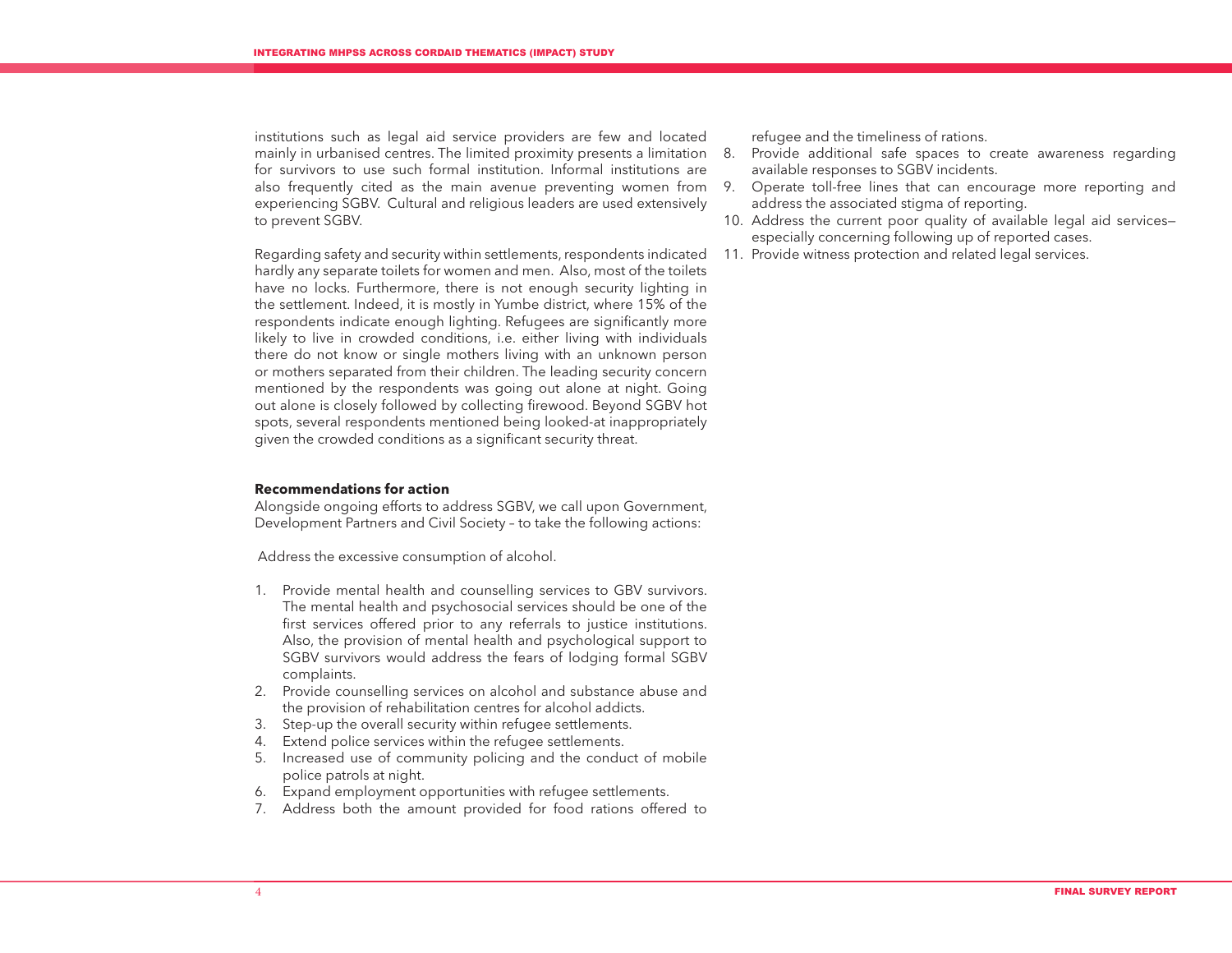# CHAPTER 1: BACKGROUND

#### **1.1. Introduction**

Sexual and Gender-based Violence (SGBV) refers to any sexual act perpetrated against a person's will and based on gender norms and unequal power relationships. 3 The vice includes physical, emotional or psychological and sexual violence and denial of resources or access to services. SGBV is a global social, and public health concern that inflicts harm on women, girls, men, and boys and severely violates human rights. SGBV remains rampant in Uganda. According to the 2019 Uganda Police Annual, Crime Report 2019 revealed that Police registered 13,693 domestic violence cases involving 14,232 victims. At least 70% of the victims were female adults, while male adults comprised 20.4 %, and the rest were juveniles. Furthermore, the report noted that a total of 13,682 children were defiled during the same year, of whom, 13,441 were female juveniles; and 1,531 women were victims of rape. 4

Refugees have a heightened risk of experiencing SGBV due to the protracted nature of forced displacement.5 Relatedly, SGBV incidents in refugee settlements and host communities are attributed to cultural beliefs and security lapses.<sup>6</sup> Other factors fueling SGBV include the lack of trust among couples, land wrangles, economic pressures, unaddressed trauma, substance abuse, and a general breakdown of society's core functions.

Majority of the SGBV incidents are not reported and as such, go unpunished. Partly this due to the limited awareness of how and where to report the perpetrators. However, in instances where the survivors are armed with knowledge and information of where to report, they prefer to use informal justice systems—such as cultural leaders; traditional leaders and the refugee welfare committees (RWCs)—to formal justice

systems including Police and courts of law. This is because the latter structures are perceived as challenged by the language barrier; corruption; lengthy procedural formalities. Often such formalities have an associated financial cost which the survivors cannot afford.<sup>7</sup> Furthermore, law enforcement agencies (e.g., police, judges, and prisons) operating in refugee settlements have inadequate capacity to discharge their functions and respond to SGBV cases effectively.<sup>8</sup>

Ultimately, SGBV has a bearing on the emotional and mental wellbeing and social and economic aspects of survivors and their families. In combating SGBV in refugee settings, both international and local entities have joined efforts to pursue several interventions. Against the above background, LASPNET, CORDAID and TPO conducted a study in refugee settlements in West Nile to examine how Mental Health Psychosocial Support (MHPSS) interventions can be mainstreamed in existing services for (S)GBV survivors faced with a humanitarian environment in Uganda.

The rest of the research report is organized as follows. In Chapter 2, we describe the approach used in conducting the study, including the study objectives. Chapter 3 examines the existing legal and policy framework on SGBV and provides a literature review on past studies in Uganda. Chapter 4 discusses the approaches used to address GBV in humanitarian settings. Chapter 5 provides the key findings from the survey conducted in West Nile. Chapter 6 summarizes the study's insights, while Chapter 7 provides the recommendations on what needs to be done to support mental health services in refugee settings.

<sup>3</sup> https://emergency.unhcr.org/entry/60283/sexual-and-gender-based-violence-sgbv-prevention-and-response Accessed on 1st June 2020.

<sup>4</sup> Police Crimes Report (2019) https://www.upf.go.ug/wp-content/uploads/2020/04/Annual-Crime-Report-2019-Public.pdf?x45801 .

<sup>5</sup> Ministry of Gender, Labour and Social Development (2008). National Situational Analysis of Sexual and Gender Based Violence and its Impact on Increased Vulnerability of Women to HIV /AIDs in Uganda. Kampala: MGLSD.

<sup>6</sup> Report on Rule of Law, Access to Justice and Security needs in Refugee settlements and host communities in Arua and Isingiro districts (February 2019).

<sup>7</sup> Report on Rule of Law, Access to Justice and Security needs in Refugee settlements and host communities in Arua and Isingiro districts (February 2019) page 79

<sup>8</sup> Government of Uganda and United Nations (2019) Interagency Assessment of measures, services and safe guards for protection of women and children against sexual and gender-based violence among refugees in - page 4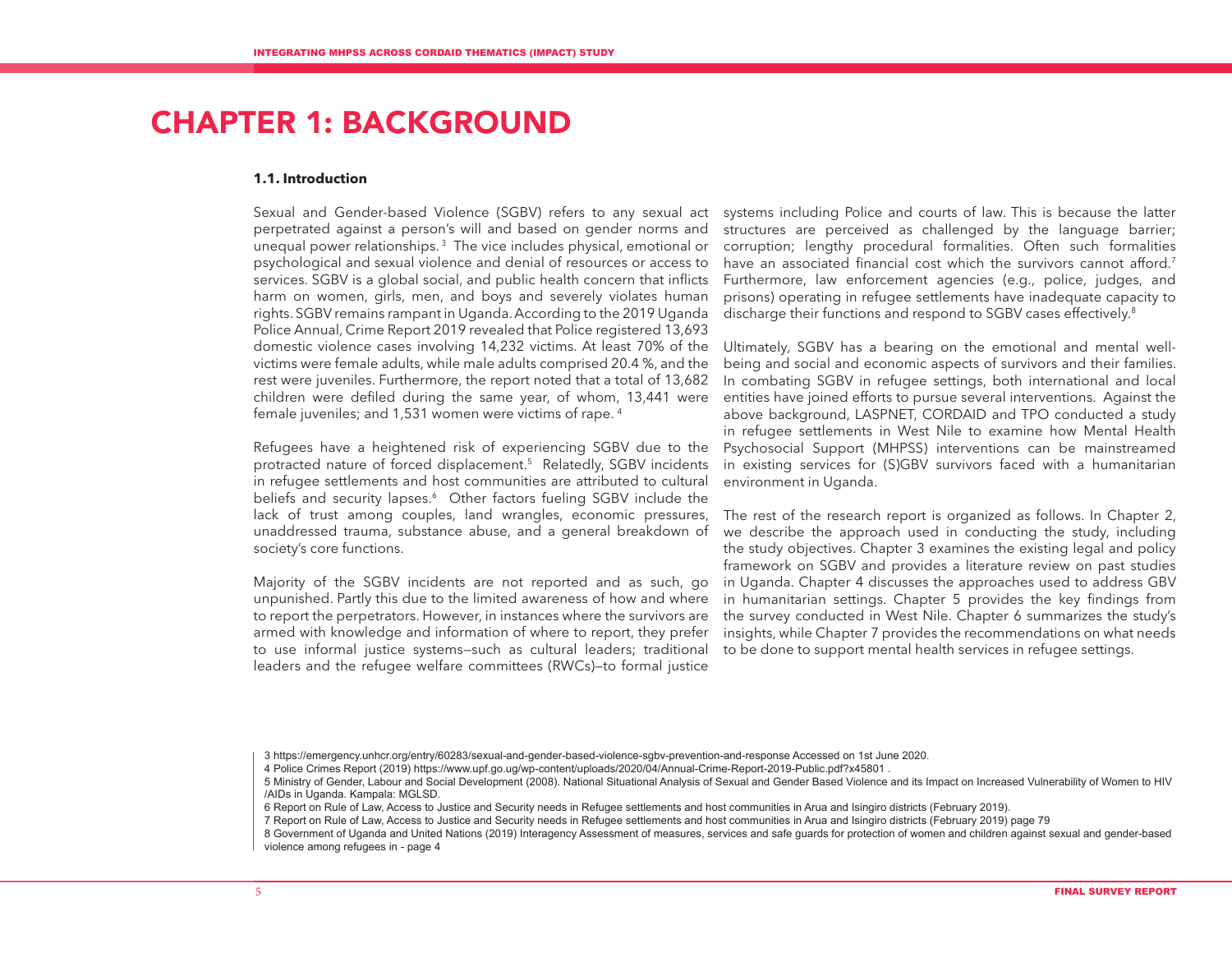# Chapter 2: Approaches used in the study.

#### **2.1 Research Objectives:**

The overall research project objective is to develop an integrated, adaptive package of interventions that connect Mental Health Psychosocial Support (MHPSS) activities to a continuum of services for (S)GBV survivors in Uganda.

#### **The project Specific objectives were to;**

- To generate grounded, programme-relevant insights on (S)GBV survivors' needs in West Nile regarding both refugee and host community/populations.
- To co-produce with refugee and host communities' actionable solutions for delivering an integrated package of support to (S)GBV survivors that connect/ integrates at a minimum.

#### **2.2 Survey Research Objectives:**

As part of the project, a survey was conducted in 4 districts. The survey Specific objectives were to;

- 1. Establish the extent and frequency of violence (prior and after displacement);
- 2. Establish the availability and access to health, psychosocial and legal services by SGBV survivors.
- 3. Assess past and current safety and security concerns
- 4. Determine the expectation of SGBV survivors regarding addressing SGBV.

#### **2.3 Methodology**

The research adopted a descriptive research design using both quantitative and qualitative approaches. This choice was made to enable triangulation during analysis. The study was conducted using several steps to address the project objectives. These include: (i) undertake literature review; (ii) design research tools (quantitative survey tools, FDG guides, and KIIs questionnaire); (iii) train supervisors and research assistants to collect data on SGBV during refugee situations in an ethical and survivor-centred way; (iv) undertake data collection in West Nile, i.e. conduct interviews with different demographic categories on the

changes they want to see within their communities to better prevent and respond to SGBV related to fragile and conflict-affected settings; (v) in partnership with key stakeholders in the refugee community, e.g. RWCs and other CSOs, design multi-sectoral, community-based interventions for select villages in data collection sites to improve service provision for survivors.

#### **2.3.1 Quantitative survey**

Based on the information provided in terms of reference, the household survey targeted survivors of SGBV. A team of research assistants administered the survey to individuals aged 15-49 years in the selected households. Efforts were made by the research assistants to conduct interviews separately without the presence of other household members. This was meant to ensure that survivors are not either stigmatised or suffer any harm post-interview. The survey was conducted in four districts of Adjumani, Arua, Moyo and Yumbe. A structured questionnaire was administered to the sampled households. Information to be collected in the survey included: (i) household displacement history, if any; (ii) household demographic characteristics; (iii) Extent and frequency of violence (prior and after displacement); (iv) identity of the perpetrator; (v) availability of health services near the settlement; and (vi) availability of psychosocial and legal services near the community. Also, information was collected on distressful events after the displacement including (i) domestic violence; (ii) respondents hearing someone was raped after the displacement; (v) respondent hearing someone had sustained injuries from domestic violence after the disaster, and (vi) past and current safety concern (both within the community and at the household level). Furthermore, information was collected on what survivors expect to see concerning addressing SGBV.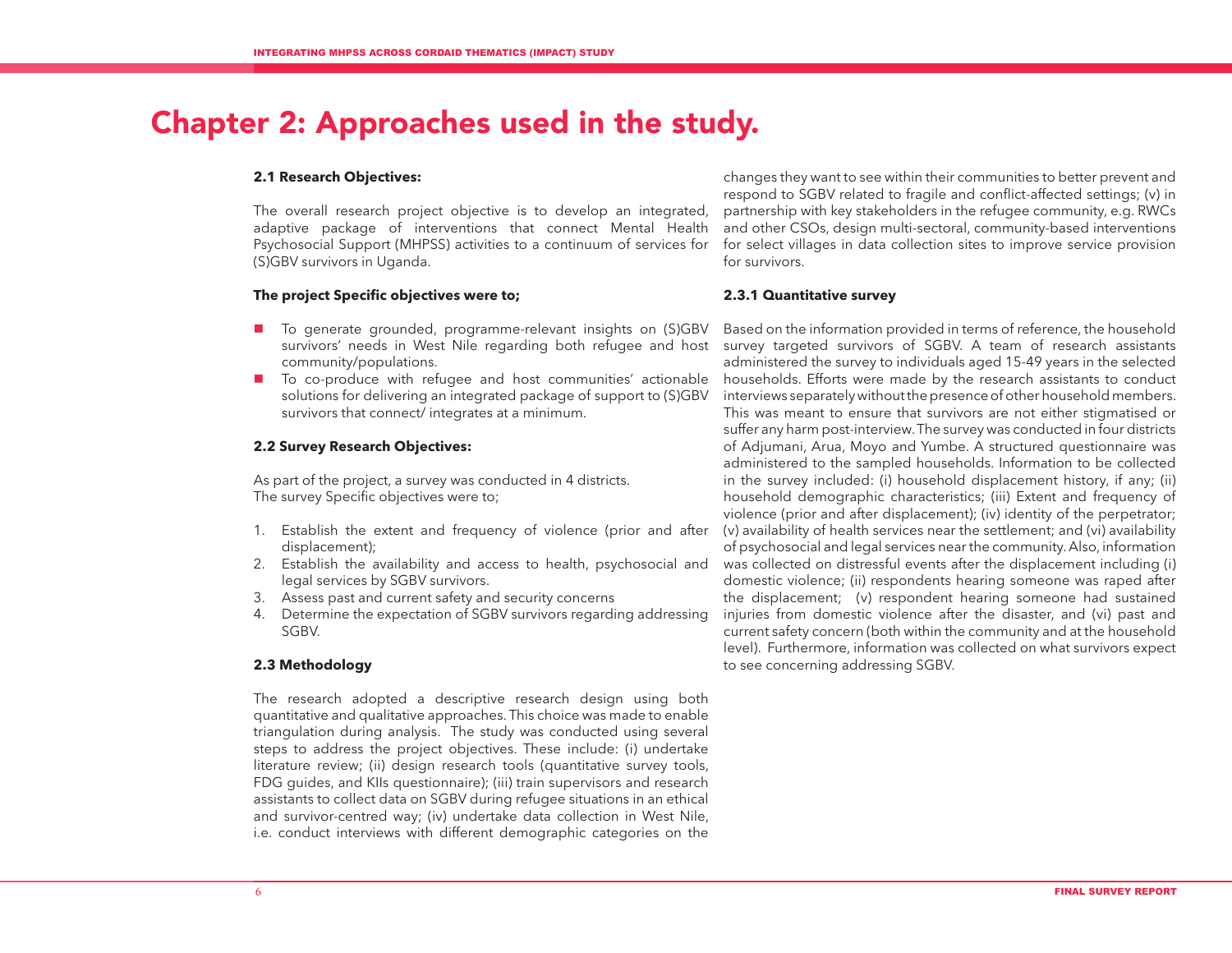Table 1 below shows the sample size concerning the number of *households in the respective district. Nonetheless, as mentioned earlier, the selection was mainly guided by the resources available.* 

#### **Table 1: Selected sample compared to the district population**

| <b>District</b> | <b>Refugee</b><br><b>Population</b> | <b>Number of</b><br>households | <b>Selected</b><br><b>Sample</b> | <b>Number of sampled</b><br>households/1000 |
|-----------------|-------------------------------------|--------------------------------|----------------------------------|---------------------------------------------|
| Yumbe           | 232.742                             | 41.626                         | 100                              | 2.40                                        |
| Arua            | 186.450                             | 143,483                        | 80                               | 0.56                                        |
| Adjumani        | 214,363                             | 25.894                         | 100                              | 3.86                                        |
| Moyo/<br>Obonji | 151,304                             | 63,722                         | 80                               | 1.26                                        |

Sources: Refugee population is from the Uganda Refugee Portal. Number of households is from the 2014 National Census.

### **2.3.2 Qualitative surveys**

The quantitative survey was supplemented with a qualitative component comprising targeted Focus Group Discussions (FGDs) and key informant interviews (KIIs). The qualitative component provided additional indepth contextual findings, perceptions and distress after displacement, and recommendations to safety concerns of women and girls in refugee settlements. We propose to conduct 16 FGDs—4 from each of the four districts of Adjumani, Arua, Moyo and Yumbe. At least one of the following categories of stakeholders was covered in each district and most importantly separately.

- Adult women
- Adult men
- Adolescent girls
- **Adolescent boys**

### **2.4 Ethical consideration to be observed.**

In the design of the survey instruments, the following ethical considerations were taken into account, emphasised during the training of research assistant and placed visibly on the survey instruments: i.e. (i) informed consent; (ii) voluntary participation; (iii) do not harm; (iv) confidentiality; and (v) anonymity. Each household questionnaire will have the following introduction at the beginning of the questionnaire as

*"Hello, my name is …………………………........…………………….I am visiting you on behalf of LASPNET, TPO and CORDAID. We are assessing the needs of S/GBV survivors among refugees and the host communities. The information collected will help the civil society organisations plan better for the refugee and host communities. It would be appreciated if you would be prepared to answer a few questions. It will only take a few minutes of your time. All information collected will remain confidential.*  Participation in this survey is voluntary. However, we hope that you will *participate in this survey since your views are important. At this time, do you want to ask me anything about the survey?* 

| Do you agree to take part in this survey? $\vert$ 1=Yes | $2 = No$ (End interview) |
|---------------------------------------------------------|--------------------------|
|                                                         |                          |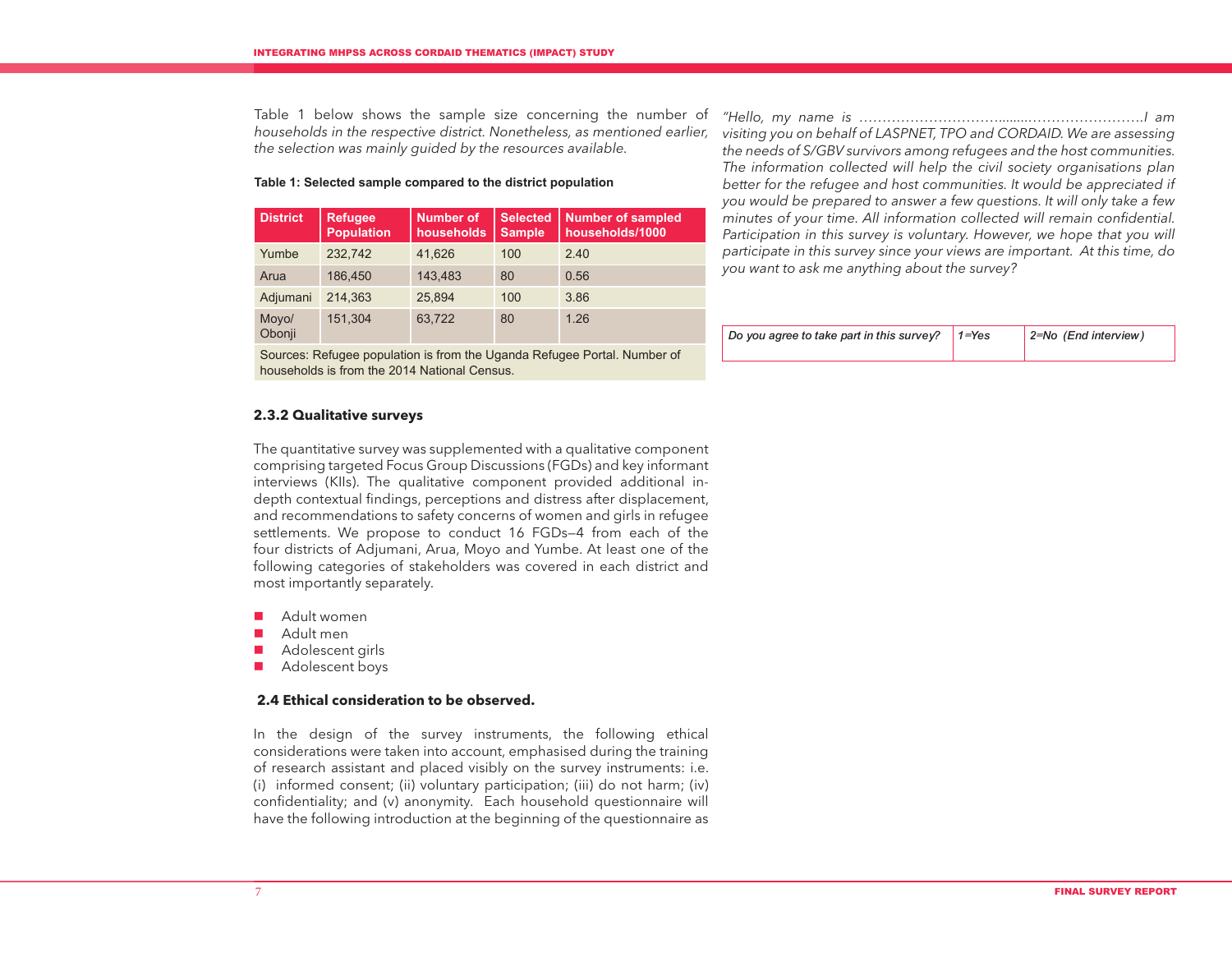# CHAPTER 3: POLICY FRAMEWORK ON SGBV IN UGANDA

#### **3.1 Previous research on GBV in refugee settings.**

Beyond the general population, several studies including reports from the Ministry of Gender, Labour and Social Development (MGLSD) indicate that refugees have a heightened risk of experiencing SGBV due to the protracted nature of forced displacement.<sup>9</sup> The 2019 LASPNET Report on Rule of Law, Access to Justice and Security needs in Refugee settlements and host communities in Arua and Isingiro districts validates this. The report alludes that SGBV remains rampant within refugee settlements and host communities in Arua and Isingiro.

In combating SGBV in refugee settings, key among the existing interventions includes the 5-year Strategy developed by UNHCR to attain an SGBV-free community in refugee situations. The Strategy envisages the adoption of survivor-centred, multi-sectoral prevention and response. Furthermore, the Strategy articulates challenges raised in combating SGBV that relate to limited resource allocation and decision making—where SGBV issues are not prioritised and not provided the required urgency concerning integration and mainstreaming. The UNHCR strategy identifies some of the opportunities that can be utilised in addressing SGBV and these include: recognition of the challenges and willingness to address SGBV by all stakeholders including the Government of Uganda (GoU), UNHCR, partner agencies as well as communities of concern. Also, there is a progressive applicable legal and policy framework regarding SGBV and conducive to refugee security, protection space and 'out of camp' conditions in Uganda. Finally, there is a strong focus on community participation and community-based protection; and many organisations and strong partnerships, including inter-agency coordination and collaboration.10

Besides, other critical interventions that are vital in combating SGBV in refugee settlements and host communities include: mainstreaming SGBV prevention and response and cross-sectoral coordination (including education, child protection, WASH, shelter, livelihood, food security); provision of safe environments and safe access to domestic energy and natural resources; Ensuring adequate lighting in off-grid

areas; Protecting children of concern against SGBV; improve working with male survivors and engaging men and boys; protecting persons with specific needs including persons with disabilities, older persons and LGBTI from SGBV; Improving data management, information sharing and M&E; promoting humanitarian, ethical standards for service providers and persons of concern; Improving exchange on good and evidence-based practice and ensuring the implementation of the Strategy and development and implementation of local multi-sectoral action plans.11

According to the 2019 JLOS Annual Performance Report, UN Women and UNICEF supported the Uganda Police Force to develop Standard Operating Procedures to manage gender-based violence against children cases. UN Women helped the Judicial Training Institute to develop a Gender-Based Violence training manual for judicial officers. These documents were launched during the 16 days of Activism against Gender-Based Violence on November 25 2019 – December 10 2019.

Other interventions have entailed supporting justice institution to resolve SGBV cases. For example, in partnership with the United Nations' Population Fund (UNFPA), the Judiciary piloted special sessions to fast track disposal of SGBV cases in 14 courts. This resulted in the disposal of 788 cases against the target of 650 cases in just one month from November 12 to December 15 2018. Also, the 2019 JLOS Annual Performance Report indicates that sessions were targeted at improving the experience of survivors/victims of SGBV as they interface with the criminal justice system through emphasis on victim-centred and gender-sensitive approach; promotion of a coordinated and integrated approach among the role-players in the chain of justice; and strengthening of the investigation, prosecution and adjudication functions in the management of sexual offences. Overall, SGBV court sessions highlighted the need for the development, adoption and implementation of criminal procedures to prosecute persons accused of crimes of sexual violence that are sensitive to the emotional state of

<sup>9</sup> Ministry of Gender, Labour and Social Development (2008). National Situational Analysis of Sexual and Gender Based Violence and its Impact on Increased Vulnerability of Women to HIV / AIDs in Uganda. Kampala: MGLSD. 10 Ibid 10-11

<sup>11</sup> Ibid 12-19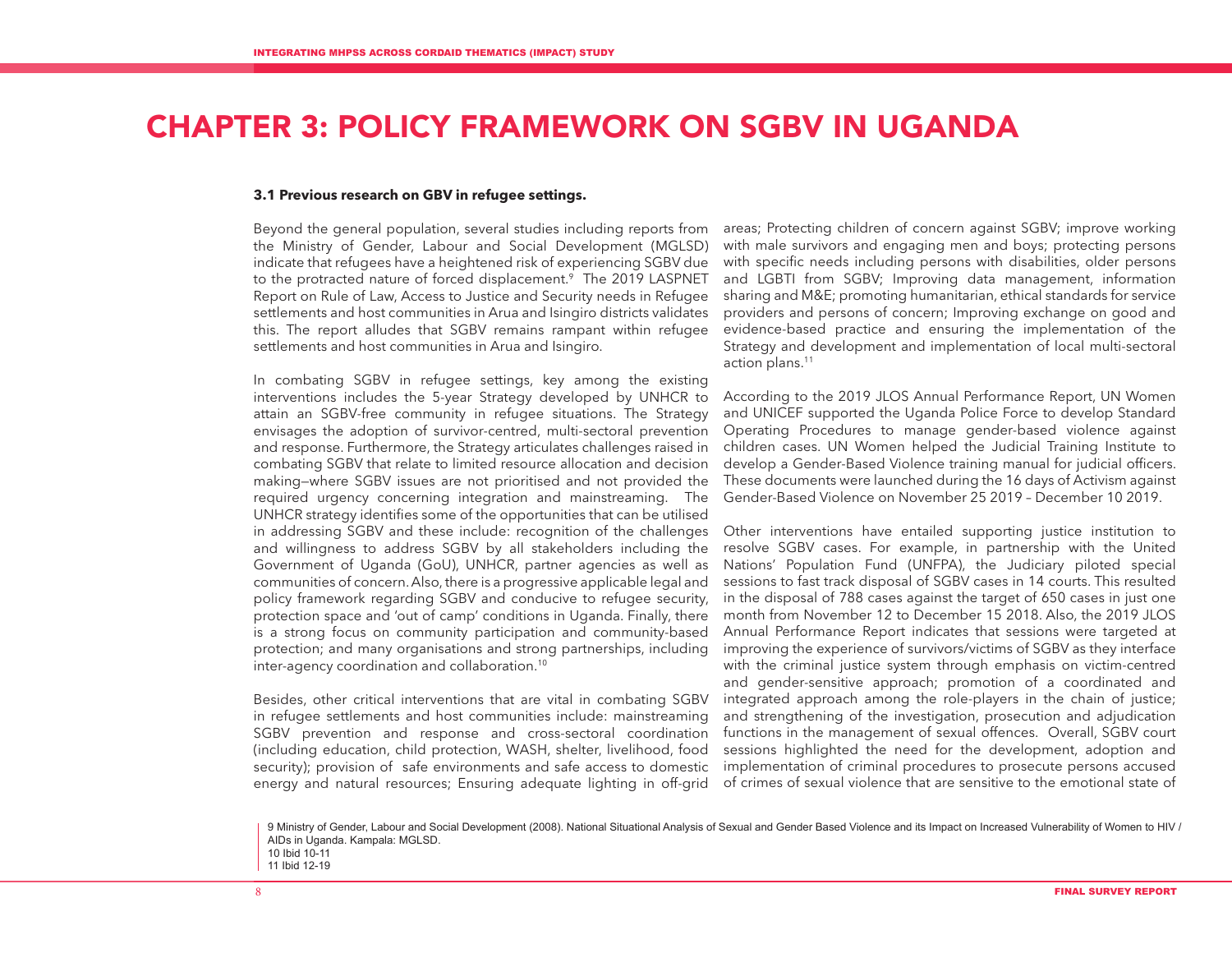the victims and survivors of such crimes. Under the ongoing follow-up project, a consultant funded by UNFPA is undertaking a study to inform the establishment of particular SGBV courts /procedure.12

#### **3.2 Existing legal and policy framework on SGBV**

Violence against women has come to be understood as a form of discrimination and a violation of women's human rights, making it a subject of a comprehensive legal and policy framework at the international and regional levels. States have clear obligations under international law to enact, implement and monitor legislation addressing all forms of violence against women. However, significant gaps remain despite the enactment of various legislative provisions to specifically address violence against women. This is attributable to limited scope and coverage and non-enforcement of the laws enacted. Worth noting is that there are several international, regional and national laws that establish State responsibilities for national parties on women's rights and eliminate violence against women.

#### **3.2.1 International Legal framework**

Convention on the Elimination of All Forms of Discrimination against **3.2.2 Regional Legal Framework** Women (CEDAW, 1979); The Convention is a human rights treaty that affirms women's reproductive rights and targets culture and tradition as influential forces shaping gender roles and family relations. Under the Convention, states parties agree to take appropriate measures against all forms of trafficking in women and the exploitation of women. Some of the key provisions that speak to SGBV include **Articles 1**, which recognises that violence against women is a form of discrimination. Article 2, which mandates State parties to adopt appropriate legislation and other measures to prohibit all discrimination against women and establish legal protection of women's equal rights. Article 5 requires State Parties to take steps of eliminating prejudices. Countries that have ratified the Convention are also committed to submit national reports, at least every four years, on measures they have taken to comply with their treaty obligations.

Relatedly, the **Committee on the Elimination of Discrimination Against** centres are generally not yet available to the victims. Women; General Recommendation No.12 (1989) called on States Parties to include in periodic reports to the Committee updates on laws and measures adopted to eradicate violence; the existence of support services for women who are the victims of aggression or abuses;

statistical data on the incidence of violence of all kinds against women and on women who are the victims of violence. While Uganda ratified the Convention, concerning having required statistical data, there is underreporting of acts of GBV. Specifically, information regarding GBV is not collected as part of regular statistical reporting except for criminal cases captured by the annual police crime report. Partly this is due to the limited functionality of National GBV (NGBV) database developed in 2015. On the other hand, different agencies providing access to justice for GBV victims run parallel systems and do not necessarily feed into the database.

Sustainable Development Goals (Goals 5 and 16) These aim to achieve gender equality and empower all women and girls by ending all forms of violence in public and private spheres and eliminating harmful practices such as child marriages among others. There are challenges in attempts to actualise these goals in Uganda. Specifically, there is insufficient progress on structural issues at the root of gender inequality, such as legal discrimination, unfair social norms and attitudes, decision-making on sexual and reproductive issues and low levels of political participation undermining the ability to achieve Sustainable Development Goal 5.13

The June 2008 Goma Declaration on Eradicating Sexual Violence and Ending Impunity in the Great Lakes Region recognises that SGBV represents a severe threat to national and regional peace and security and increases HIV/AIDS propagation. Thus, State Parties have to protect the citizens from all forms of human rights violations, including SGBV, since its cost on the economic and sustainable development of the GLR is very high. In addition, the Declaration acknowledges that all survivors of SGBV, despite their social-political status, including internally displaced persons (IDPs) and refugees, are entitled to protection, justice and rehabilitation. The declaration categories sexual violence as a war crime. In a subsequent Kampala declaration 2011 on SGBV, the regional government committed to fighting sexual violence and setting up support centres for women. A significant gap concerning this particular Declaration is that limited protection and envisaged rehabilitation

From a human rights perspective, the 2003 Maputo Protocol provides that every woman shall be entitled to respect of her life, integrity, and security of her person. Article 4 of the 2003 Maputo Protocol underscore

<sup>12 2019</sup> JLOS Annual Performance Report page 68

<sup>13</sup> Economic and Social Council, Special edition: progress towards the Sustainable Development Goals, July 2019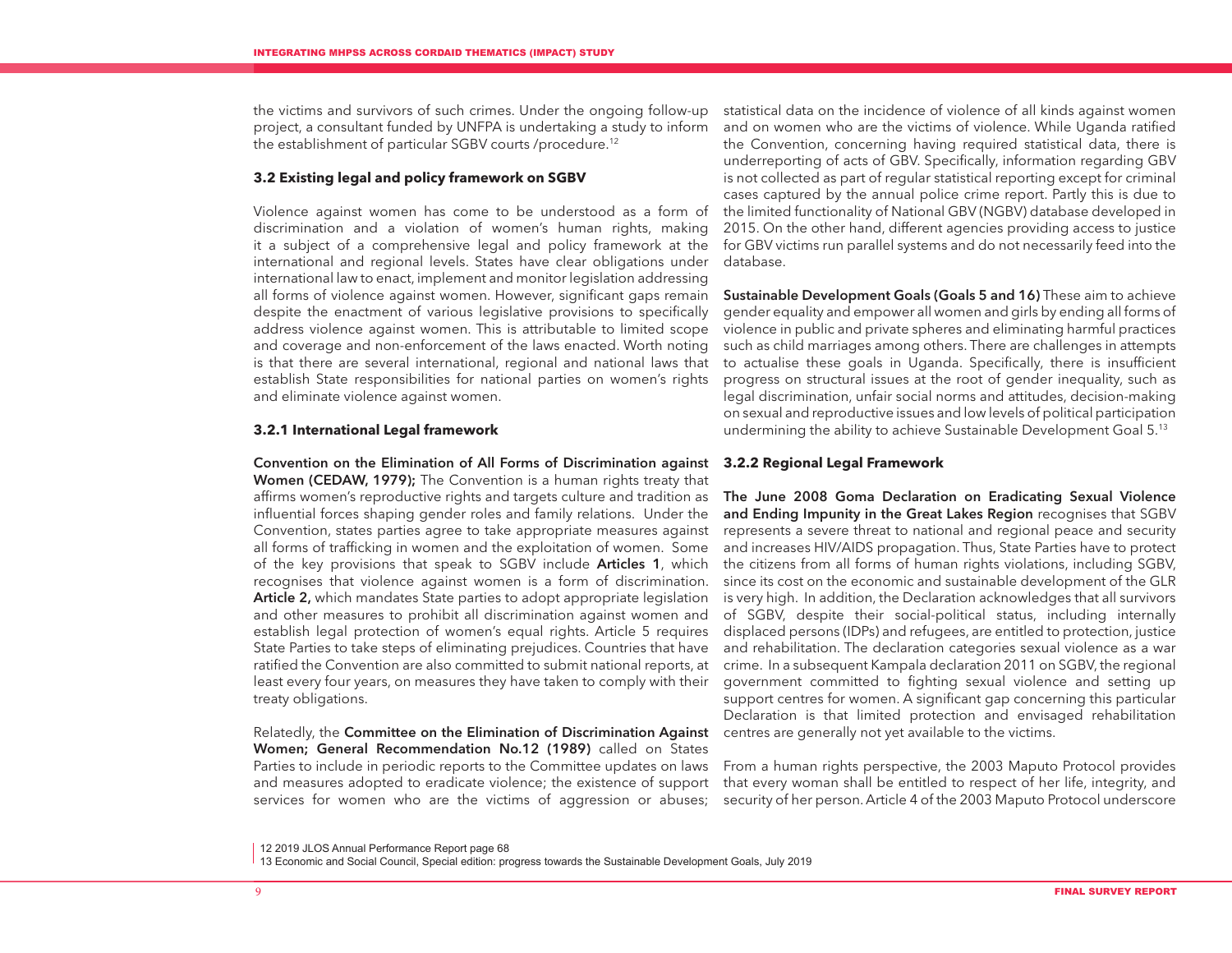the need to support women faced with violence. The Protocol explicitly calls upon States Parties shall take appropriate and effective measures to:

- **E** enact and enforce laws to prohibit all forms of violence against women including unwanted or forced sex whether the violence takes place in private or public;
- adopt such other legislative, administrative, social and economic measures as may be necessary to ensure the prevention, punishment and eradication of all forms of violence against women;
- $\blacksquare$  identify the causes and consequences of violence against women and take appropriate measures to prevent and eliminate such violence;

#### **3.2.3 National Legal Framework**

1995 Constitution of the Republic of Uganda as amended; It contains several provisions that declare the country's commitment to building a better future by establishing a socio-economic and political order through a popular and durable national Constitution based on the principles of unity, peace, equality, democracy, freedom, social justice and progress.

#### **Domestic Violence Act, 2010. The 2010** Domestic Violence Act (DVA) defines domestic violence as any act which

*"harms, injures or endangers the health, safety, limb or well-being, whether mental or physical, of the victim or tends to do so and includes causing physical abuse, sexual abuse, emotional, verbal and psychological abuse and economic abuse; harasses, harms injures or endangers the victim with a view to coercing him or her or any other person related to him or her to meet any unlawful demand for any property or valuable security; has the effect of threatening the victims or any person related to the victim by; or otherwise injures or causes harm, whether physical or mental, to the victim".* 

The DVA provides for the protection of victims of domestic violence and seeks to punish the crime perpetrators. In addition to the DVA, Uganda has other laws targeting other vices that can exacerbate violence. These include the 2010 Female Genital Mutilation Act and the 2010 Trafficking in Persons Act. The limited funding challenges the DVA implementation to the duty bearers identified by the Act (CEDOVIP, 2013). At the same time, the DVA performance is affected by the diversity of duty bearers (i.e., e.g. Police, courts, health facilities, and schools) –all with other national mandates prioritisation and budgeting for domestic violence

interventions.

The 2016 National Policy on Elimination of Gender-Based Violence and Action Plan; recognises that GBV is a multi-sectoral problem, which requires a multisector approach to implementation at all levels. The mandated Government Ministries, Departments and Agencies (MDAs), including Central and Local Governments, are therefore expected to identify gender-based violations and budget for the relevant interventions within their budget ceilings to support prevention response, as stipulated in the National Action Plan. The policy allocates responsibilities regarding preventing GBV and providing care and support services to GBV survivors to several public institutions. The duties for the Ministry of Health under the NGBV include: (i)providing medical services such as post-rape treatment;(ii)building staff capacity to provide counselling for GBV victims/survivors; (iii) mainstreaming GBV issues into the day-to-day functions of the ministry;4 (iv) build capacity of health personnel on readiness to provide court evidence on GBV issues when needed; (v) mobilise adequate resources for GBV programmes; (vi) establish emergency measures in dealing with GBV victims/survivors; and (vii) establish forensic services to support medicolegal services for GBV cases.

#### **Gaps in implementation**

- Limited capacity to fully implement the DV Act. For example, health workers lack expertise in examining and documenting evidence using the revised Police Form 3.
- **Limited funding for GBV activities such as community sensitisation** sessions, capacity building for the duty bearers. Given these efforts, however, more investment in GBV activities is required, stretching beyond direct sensitisation to addressing the effects of GBV such as health-related implications.
- Lack of indicators for monitoring and evaluation of gender mainstreaming: This has made it difficult to assess the impact attributable to gender mainstreaming efforts. In addition, there is an absence of gender auditing, which limits the tracking of compliance with the regulatory and policy frameworks by different actors.
- Absence of a one-stop Centre for institutions implementing GBV interventions in the country
- Gaps in the implementation of gender mainstreaming initiatives: At the national level, some sectors still lack guidelines for gender mainstreaming and where they are existent, the sectors do not utilise them which results into uncoordinated efforts which affect planning and budgeting for GBV activities in the respective sectors.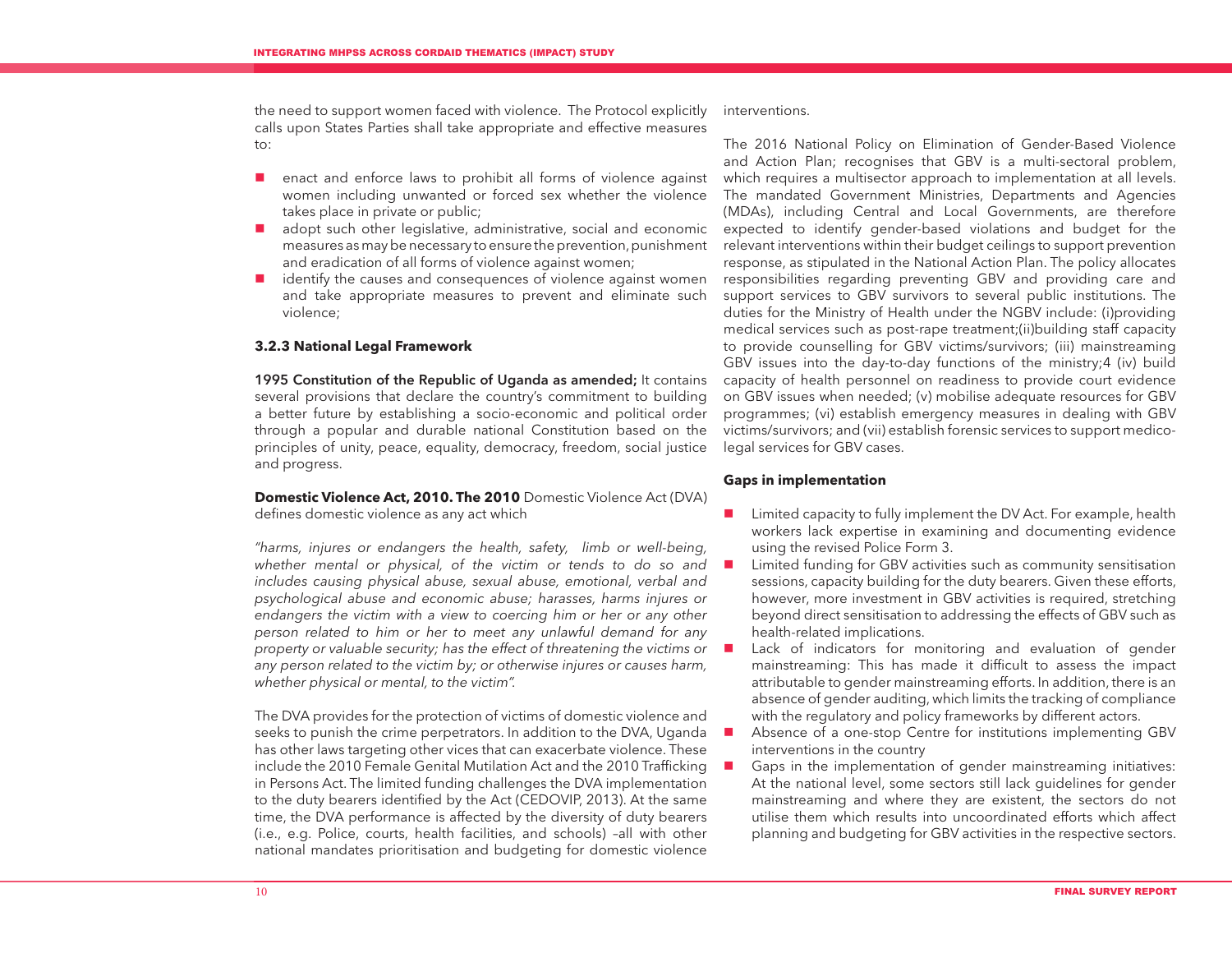# Addressing GBV issues in humanitarian settings

**Concerning addressing GBV issues in humanitarian settings, the United National Population Fund (UNFPA) developed a minimum standard for prevention and response to GBV in emergencies.14 These stands call for ensuring that** health actors, MHPSS actors, justice actors, legal aid services, staffed by appropriately trained personnel are integrated into SOPs and included in the general (S) GBV referral/case management system. Also, the standard call for information sharing and coordination between health, MHPSS, legal/justice sector and GBV working groups, including identifying joint actions to provide quality health, MHPSS, legal services to (S) GBV survivors. Finally, the standards require that a GBV focal point is represented in health, MPHSS and legal/ justice sector meetings and activities and also that a health, MPHSS legal/ justice sector focal point participates in GBV meetings as appropriate.

**With respect to use of existing community resources to improve mental health and strengthen access to justice, the UNFPA Minimum standards advocate for following actions:** (i) drawing upon the community and/or family support networks; (ii) building on Survivor perspective of what constitutes justice in her/his particular situation; (iii) building on survivor perspective of what constitutes justice in her/his specific situation; and (iv) building on the unique local context injustice and legal aid services. Besides, the standards require the presence of the following institutions to support access justice and health care access: (i) women's centres and activities, e.g. women's groups, adolescent girls' groups and mother's groups; (ii) Formal and non-formal educational activities; (iii) female police officers and other personnel or police units who are specially trained to respond to (S) GBV; and (iv) judicial officers who are specially trained to respond to (S)GBV.

**Regarding collaboration between local and international CSOs,**  the UNFPA standards advocate for collaborating with local legal aid organisations with legal aid staff that are (S)GBV trained; and collaborating and linking to informal or traditional community-based mechanisms. The document provides the following case studies as an example of how collaboration can be achieved based on a survivorcentred and rights-based approach to GBV prevention.

- *Collaboration with the Lutheran World Federation in the adoption of the Youth Pyramid Structure. This model, developed by the Lutheran World Federation, empowers community members to realise their potential to identify SGBV problems and devise sustainable solutions through youth-led anti-violence activities. Antiviolence activities led by the youth activists include SGBV awareness creation; providing psychosocial support to survivors; promoting immediate reporting of violence using music, dance and drama (MDD); and prevention efforts (e.g., through self-defense lessons). It has been implemented in Adjumani Settlement in Uganda, in close partnership with implementing and operating organisations, as well as local government.15*
- Collaboration with the Lutheran World Federation on the adoption of *the 'Zero Tolerance Village Alliance' model, a tool for engaging men and boys. It was implemented by the Lutheran World Federation in Rwamwanja Refugee Settlement (Uganda) with technical support from TVEP. Evaluation of the model confirmed the effectiveness of the model increasing awareness of SGBV interventions; moderating negative gender attitudes and beliefs related to SGBV; engendering more comprehensive knowledge of rape; reducing the occurrence of physical IPV (for men and women), sexual IPV (for men), nonpartner physical violence (for men and women), and non-partner sexual violence (for women); and positively changing perceptions of community SGBV norms.16*

The minimum standards also call for the adoption of a 'Do no harm' approach: A 'do no harm' approach involves taking all measures necessary to avoid exposing people to further harm as a result of the actions of humanitarian actors.<sup>17</sup> Conflict sensitivity minimises the negative and maximises the positive impacts of interventions on peace and conflict dynamics.<sup>18</sup> The standards outline the following measures that should be taken into account when delivering health, mental health and justice/legal aid services.

<sup>14</sup> UNFPA, 2015. Minimum Standards for Prevention and Response to Gender-Based Violence in Emergencies.

<sup>15</sup> Mirghani Z., Karugaba J., Martin-Archard N., Undie C., and Birungi H., 2017. Community Engagement in SGBV Prevention and Response: A Compendium of Interventions in the East & Horn of Africa and the Great Lakes Region. Nairobi, Kenya: The Population Council Inc.

<sup>16</sup> Further information on this intervention and its evaluation may be found here: http://www.popcouncil.org/uploads/pdfs/2016RH\_SGBVPreventionUgandaZTVA.pdf.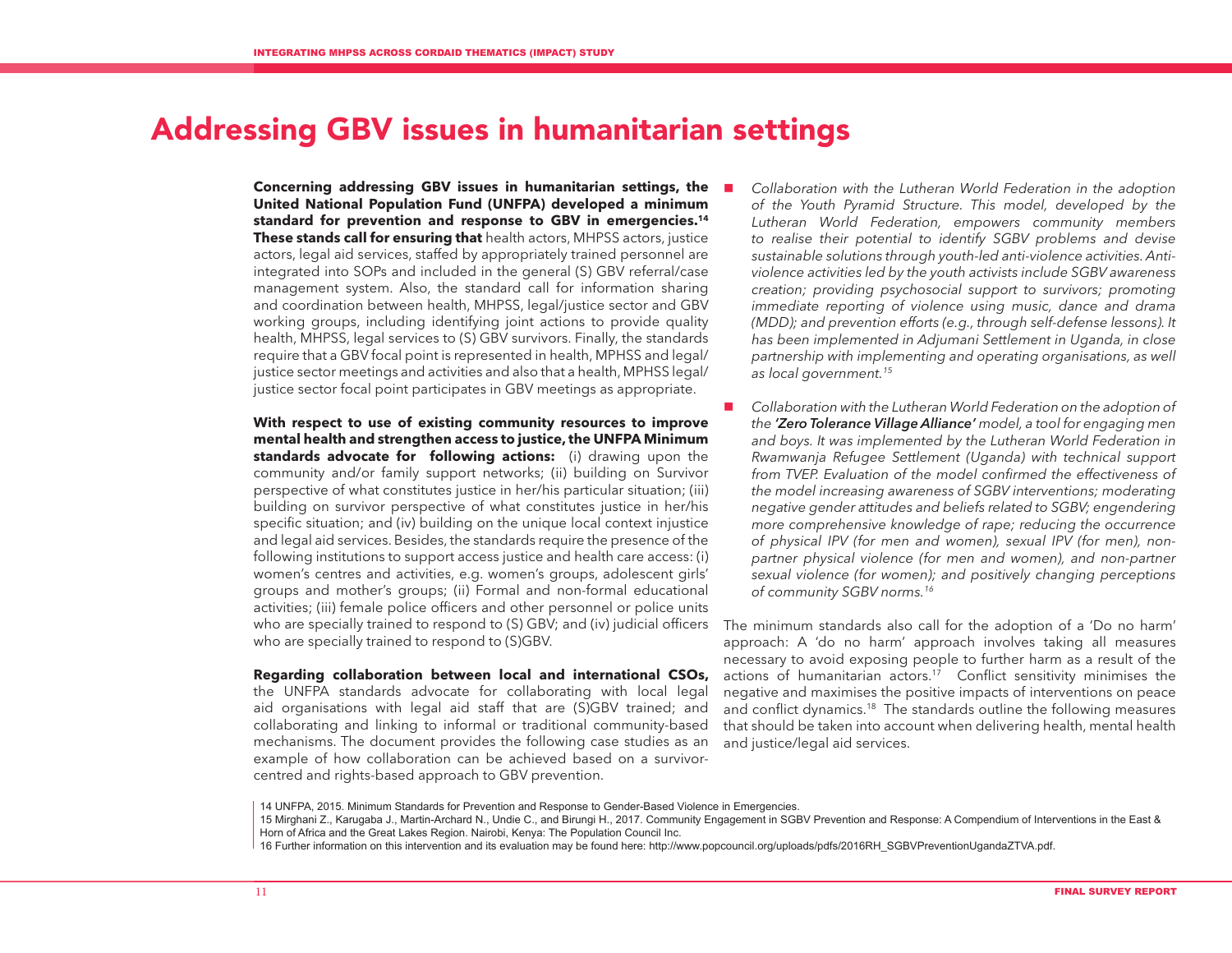|        | Do No Harm-S(GBV) health response services                                                                                                                                                                                                                                                                                                                                                                                                                                                                                                                                                                                                                                                                                                                                                                                                                                                                                                    | Do NO Harm-Mental Health response services                                                                                                                                                                                                                                                                                                                                                                                                                                                                                                                                                                                                                                                                                                                                                                                                                                                                                                                                                                                                                                                                                                                                                                                        |  |
|--------|-----------------------------------------------------------------------------------------------------------------------------------------------------------------------------------------------------------------------------------------------------------------------------------------------------------------------------------------------------------------------------------------------------------------------------------------------------------------------------------------------------------------------------------------------------------------------------------------------------------------------------------------------------------------------------------------------------------------------------------------------------------------------------------------------------------------------------------------------------------------------------------------------------------------------------------------------|-----------------------------------------------------------------------------------------------------------------------------------------------------------------------------------------------------------------------------------------------------------------------------------------------------------------------------------------------------------------------------------------------------------------------------------------------------------------------------------------------------------------------------------------------------------------------------------------------------------------------------------------------------------------------------------------------------------------------------------------------------------------------------------------------------------------------------------------------------------------------------------------------------------------------------------------------------------------------------------------------------------------------------------------------------------------------------------------------------------------------------------------------------------------------------------------------------------------------------------|--|
| ■<br>▉ | Pregnant women survivors need special counselling and referral<br>to specialised gynaecological services. CMR Prescribed drugs<br>should not have any side effects (or contraindications) on the<br>pregnancy;<br>Adolescent girl survivors need counselling and treatment in a non-<br>judgmental and nondiscriminatory; Male survivors have specific<br>needs regarding treatment and care that should be addressed<br>by health care providers. It is essential that health staff members<br>understand and are trained to identify indications of GBV in men<br>and boys; $19$<br>Child survivor services should be provided in a nondiscriminatory<br>manner, with the informed consent of the child or their caregiver.<br>Confidentiality, while respected, is also limited by the mandatory<br>requirement to report all cases of child abuse, following local<br>protocols. The best interests of the child and their immediate care | First responders need to: provide a safe, calm environment; listen supportively; demonstrate compassion<br>and non-judgment; provide reassurance without making false promises; and promote access to medical<br>care and other support;<br>Implement programmes that offer survivors and other vulnerable women and girls the opportunity to<br>participate in non-stigmatising, community-based activities that reduce their isolation.<br>Work collaboratively and support a coordinated response, including one overall coordination group on<br>MHPSS.<br>Tailor MHPSS assessment tools to the local context and collect and analyse information to determine the<br>type of response required.<br>Recognise that people are affected by emergencies in different ways. More resilient people may function<br>well, whereas others may be severely affected and need specialised support.<br>Pay attention to the different psychosocial and mental health needs of women, girls, boys and men and<br>modify support services accordingly.<br>Facilitate the development of community-owned and community-managed programmes that build local<br>capacities and strengthen the resources already present in affected groups. |  |
|        | and safety should be the primary consideration in all decisions. <sup>20</sup><br>Children should be interviewed and treated in an environment<br>where they feel safe, using child-friendly communication<br>techniques. <sup>21</sup> Children should participate in decisions that affect<br>their lives,                                                                                                                                                                                                                                                                                                                                                                                                                                                                                                                                                                                                                                  | As appropriate, use local cultural and social practices to support people's social well-being and mental<br>health, supplemented by international approaches.<br>Build government capacities and integrate mental health care for survivors into existing general health<br>services.                                                                                                                                                                                                                                                                                                                                                                                                                                                                                                                                                                                                                                                                                                                                                                                                                                                                                                                                             |  |
|        |                                                                                                                                                                                                                                                                                                                                                                                                                                                                                                                                                                                                                                                                                                                                                                                                                                                                                                                                               |                                                                                                                                                                                                                                                                                                                                                                                                                                                                                                                                                                                                                                                                                                                                                                                                                                                                                                                                                                                                                                                                                                                                                                                                                                   |  |

#### **Do NO Harm-Justice/Legal Aid**

Legal services are an essential part of the survivor-centred approach and should be part of a safe, non-stigmatising multisector response to GBV

Survivors should not accrue any legal costs or costs related to transportation and accommodation to access legal services. Provided in compliance with statutory laws and international standards;

- Able to provide the survivor with comprehensive information on safety and legal options, including any potential risks and benefits, while also ensuring psychosocial, material and practical support and protection;
- Integrated into safe 'one-stop centres' with legal, medical and counselling services where possible;
- Staffed by personnel trained on the GBV guiding principles;
- Accessible in terms of location (travel time and confidentiality), cost (free or low cost), population group (adolescents or persons with disabilities, language and translation) and security (offer protection to survivors when needed);
- Able to mitigate stigma and the risk of survivors' re-victimisation; and
- Able to address the needs of male and female survivors.

- 18 Christian Aid, 2018: Gender Based Violence Programming in Contexts Affected by Violence and Conflict. A learning paper | Ireland, June 2018.
	- 19 UNICEF/IRC. 2012. Caring for Child Survivors of Sexual Abuse Guidelines

20 UN Convention on the Rights of the Child, 1990, article 3(1).

21 UNICEF/IRC. 2012. Caring for Child Survivors of Sexual Abuse Guidelines.

<sup>17.</sup> The Sphere Project, Humanitarian Charter and Minimum Standards in Humanitarian Response, http://www.spherehandbook.org/en/the-humanitarian-charter/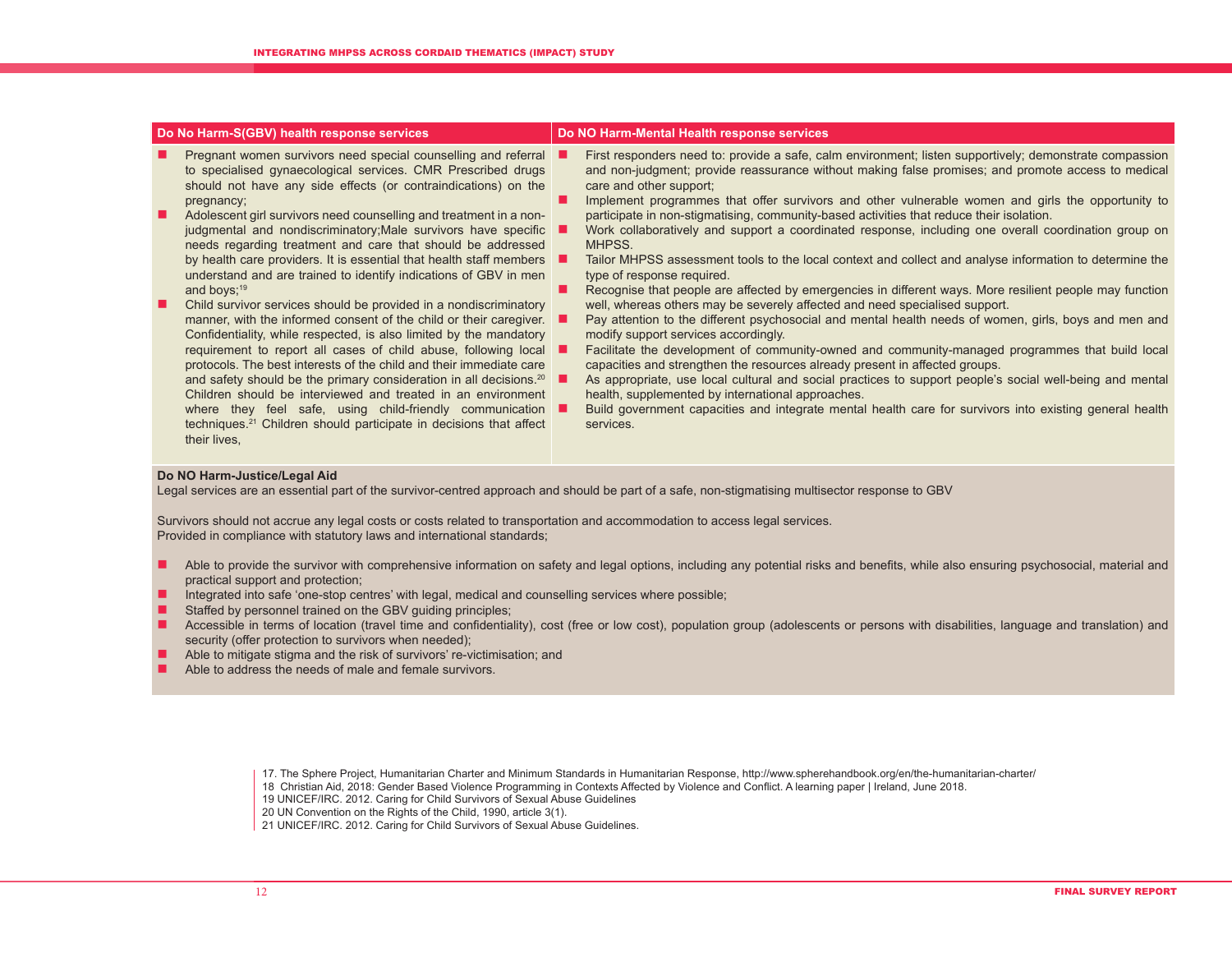**Beyond the do no harm approach, the standards also propose several cross-cutting areas. For example, there is a specific call to provide** services and support that are appropriate to the survivor's age and development. Besides, there is a call for supporting the development of Standard Operating Procedures (SOPs) and referral mechanisms and protocols to respond to GBV cases using a survivorcentred approach. Furthermore, service providers need to understand and identify male survivors of GBV to deliver services that are responsive to the specific needs of men and boys. On the other hand, women and girls need access to safe spaces that enable them to obtain information, support and services in humanitarian situations.<sup>22</sup> The establishment of the safe space requires: working with women and girls to identify a space that they perceive as safe; and involving women and girls in mapping their community, marking which times and places are safe and which are not. Finally, activities for adolescent girls in safe spaces should be segmented by age and consider the specific needs of population subsets (e.g. adolescent pregnant girls, girls in schools, girls out of school, girl-headed households, etc.).

#### **3.4 How should interventions in support of an integrated approach to (S) GBV incorporate intersectional gender analysis and operationalise a gender-transformative strategy?**

Intersectionality promotes an understanding of human beings as shaped by the interaction of different social locations ('race'/ ethnicity, indigeneity, gender, class, sexuality, geography, age, disability/ability, migration status, religion). These interactions occur within a context of connected structures of power (e.g. laws, policies, state governments, other political and economic unions, religious institutions, and media). Through these processes, interdependent forms of privilege and oppression are created and shaped by colonialism, imperialism, racism, homophobia, ableism and patriarchy.<sup>23</sup>

To adequately address gender violence, intersectional approaches consider that the various axes of oppression such as race, class, and gender, are integral. Oppression and subordination occur and intersect along with every level of identification, of which gender is just one.<sup>24</sup>

In her essay entitled Domination and Subordination, Jean Baker Miller discusses the idea of permanent inequalities, in other words, those that are ascribed at the time of birth and function upon a person for the rest of his or her life.25 According to Miller, specific categories of people dominate over socially defined subordinate groups, where the prescribed dominant group dictates and controls those who have been identified as subordinate.<sup>26</sup> While the dominant class defines normal, the subordinate class internalises these named definitions, struggling to survive within a world in which the norms of the dominant class do not match their reality.27 Subordination and domination tend to function most clearly and most impactful along the lines of gender, race, and class.28

#### **3.6 How best can (S)GBV survivors are empowered to be at the forefront of implementing agreed solutions and holding duty bearers accountable to achieve a more supportive environment? I.e. what approaches can be co-designed/innovated to engage (S) GBV survivors meaningfully.**

According to UNFPA, this is the Community-based approach. UNFPA defines it as follows: "a community-based approach ensures that affected populations are actively engaged as partners in developing strategies related to their protection and the provision of humanitarian assistance. This approach involves direct consultation with women, girls and other at-risk groups at all stages in the humanitarian response, to identify protection risks and solutions and build on existing communitybased protection mechanisms" 29.

Women and girls are key actors in their protection, and they must be consulted as part of the process of identifying protection risks and solutions. The participation of affected populations, especially women and girls, will ensure their voices are heard from the onset of an emergency. Participation empowers women and girls and promotes a space for them to share their views. Likewise, it is also important to engage men and boys as agents of change to prevent and mitigate gender-based violence and to ensure that GBV services are appropriate to the needs of male survivors<sup>30</sup>.

<sup>22</sup> UNFPA, 2015. Minimum Standards for Prevention and Response to Gender-Based Violence in Emergencies.

<sup>23</sup> Christian Aid, 2018: Gender Based Violence Programming in Contexts Affected by Violence and Conflict. A learning paper | Ireland, June 2018.

<sup>24</sup> Allen, Sophie, "The Importance of an Intersectional Approach to Gender-Based Violence in South Africa" (2018). University Honors Theses. Paper 526.

<sup>25</sup> Miller, J. B. (1976). Domination and Subordination. In P. S. Rothenburg (10th ed.), Race, Class, and Gender in the United States (91-97). New York: Worth Publishers. 26 ibid

<sup>27</sup> idid

<sup>28</sup> Allen, Sophie, "The Importance of an Intersectional Approach to Gender-Based Violence in South Africa" (2018). University Honors Theses. Paper 526.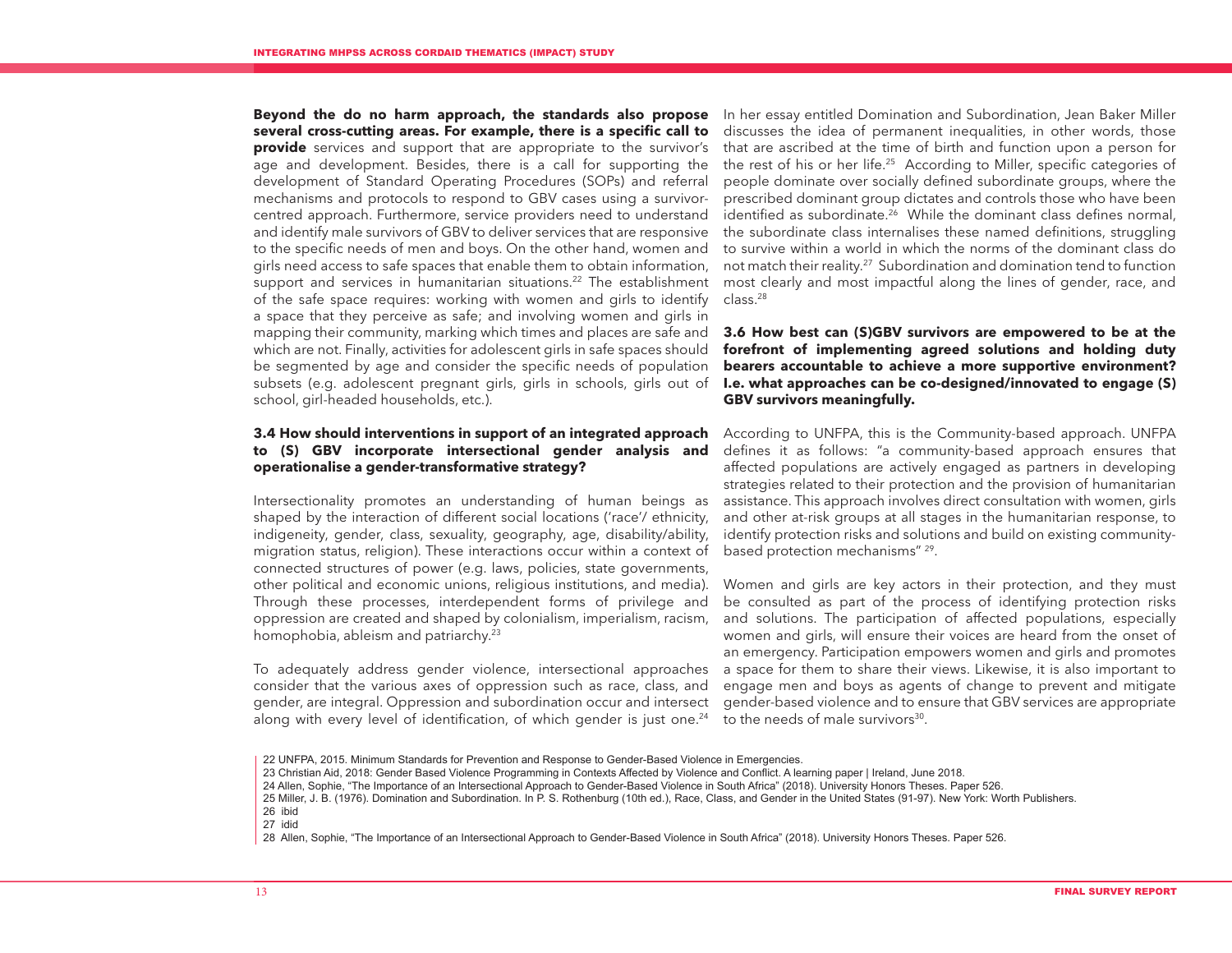**at the forefront of implementing agreed solutions and holding duty bearers accountable to achieve a more supportive environment?** 

#### **According to UNFPA31, this can be achieved through the following interventions:**

- **Apply participatory techniques when conducting assessments by** involving affected women, girls, boys and men, including persons with disabilities, older persons in identifying priority needs of their communities
- Map communities for existing community-based services, capacities and coverage, as some might have weakened or disappeared in the emergency setting. It is essential that programs use local skills and capabilities wherever possible, engage men and boys to advance gender equality, including preventing gender-based violence<sup>32</sup>.
- Build mechanisms into programmers to allow for input and feedback by programmer beneficiaries.
- I Identify strategies to overcome constraints to the participation of women and girls and specific underserved groups (e.g. timing, locations, the safety of activities, etc.).
- **E** Strengthen the capacity of local partners to conduct outreach around access to services, implement effective GBV-related programming, and influence cultural norms that contribute to the perpetuation of GBV. Training may be provided for a variety of stakeholders including traditional/religious leaders and institutions; and community-based organisations;
- **Engage community, political and religious leaders as advocates for** GBV prevention and response.

#### **3.5 How best can (S) GBV survivors can best be empowered to be 3.7 What approaches can be co-designed/innovated to engage (S) GBV survivors meaningfully?**

Behaviour change communication (BCC) is a process that utilises media messaging, community mobilisation and interpersonal communication to influence the knowledge, attitudes and practices of individuals, families and communities<sup>33</sup>. Specific to GBV, BCC campaigns aim to share relevant and action-oriented information to influence individual and community behaviours and practices around gender, rights and equality. GBV-related BCC campaigns during emergencies support the creation of an environment in which positive gender and social norms can flourish and have a positive impact on GBV prevention and response. BCC interventions may reduce stigma and encourage the use of services, for example<sup>34</sup>

■ Key stakeholders who should be included in intervention design, implementation and evaluation have women, girls, boys and men, community leaders and gatekeepers and Police and Judiciary. Community ownership of BCC interventions ensures long-term impact and motivation for change.

29 UNFPA, 2015. Minimum Standards for Prevention and Response to Gender-Based Violence in Emergencies. 30 ibid

31 ibid

32 UNFPA Strategic Plan (2014-2017), Annex 1, Output 11

33 UNICEF. 2004. Behaviour Change Communication in Emergencies: A Toolkit. New York: UNICEF, http://www.unicef.org/ceecis/BCC\_full\_pdf.pdf

34 UNFPA, 2015. Minimum Standards for Prevention and Response to Gender-Based Violence in Emergencies.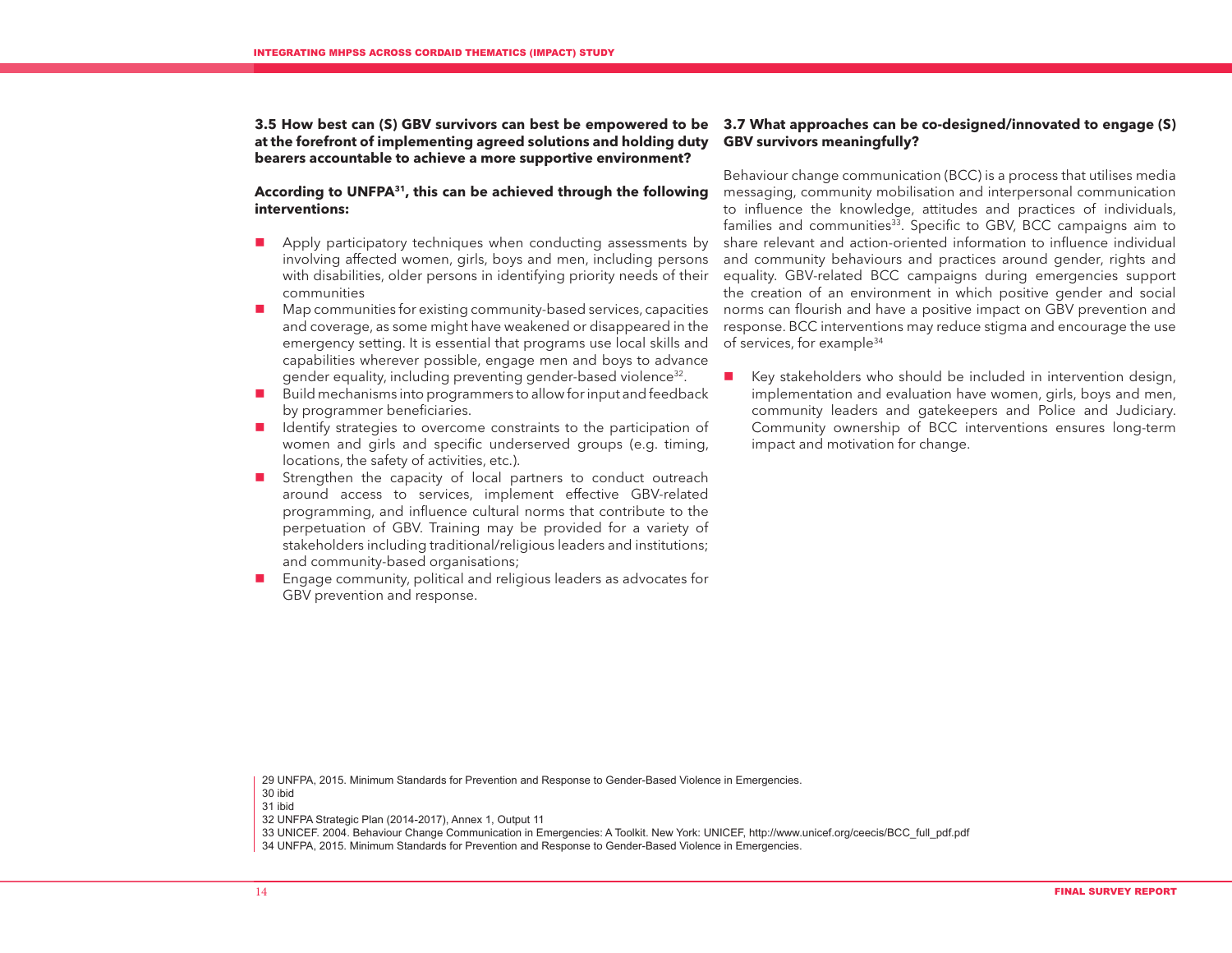# Chapter 4: Key Findings

This Chapter presents the findings of the study, which, as indicated in **Figure 1: Types of SGBV faced (%)** Chapter one above, are based on information obtained through the household survey from the districts of Adjumani, Arua, Moyo and Yumbe.

Experience of SGBV is widespread in refugee settings in the West Nile region. Table 1 shows that at least 54.6 % of the respondents have ever experienced SGBV, and many of them experienced this within six months of displacement. It is also worth noting that refugees have a higher disposition to experiencing SGBV—59% compared to 47.2 % for members of the host community. Based on location, residents of the districts of Adjumani and Moyo are more likely to experience SGBV with reported rates in the two districts above 64%. Furthermore, respondents in the middle age category, i.e. 25-44 years were significantly more likely to report ever experiencing SGBV, i.e. 61.6% and this may signify life cycle effects, these category of respondents are more likely to have been married longer. Beyond individual experience, at least 35% of the respondents report that other members of the household have been affected by SGBV. Respondents in Adjumani are also more likely than not to report that other members of the family have also experienced SGBV (52%). As such, SGBV is a widespread challenge in West Nile and cuts across socio-economic and demographic groups.

Concerning the type of SGBV experienced, Figure 1 shows that sexual assault and rape (including gang rape and marital rape) is the most frequently cited. Among refugees, 17.9% report ever experiencing sexual assault while 13.1 % report experiencing rape. On the other hand, respondents from the host community indicate that forced marriage is the leading type at 8.6%, followed by sexual assault (7.4%) and rape (5.5%). A relatively smaller proportion of respondents reported ever experiencing other forms of SGBV—notably sexual exploitation including incest and harmful sexual practices, e.g. female genital mutilation. Table 1 also shows that the use of violence is an everyday occurrence among displaced men in South Sudan. In particular, the experience of SGBV is significantly higher among South Sudanese than Ugandans, i.e. 60.4% vs 42.9%. Concerning the type of SGBV, sexual assaults more common among South Sudanese than their Ugandan counterparts, i.e. 16.7% vs 9.3%. However, the Ugandans are more likely to report forced marriages and incest compared to their South Sudanese counterparts.



Beyond SGBV, the survey captured whether respondents have ever experienced other forms of GBV that are not directly sexual. Both emotional and physical violence is most prevalent among the refugee community. Figure 2 shows that 43.3% of the respondents indicate facing emotional violence, i.e. partner insulted or swore at them while 32% report that the partner threatened to hurt them. A lower proportion report ever experiencing physical violence, i.e. partners pushed them down—22.4% for refugees and 17.8% for the host community. At least one out of every ten respondents report being threatened physically with an instrument, e.g. with a knife or gun.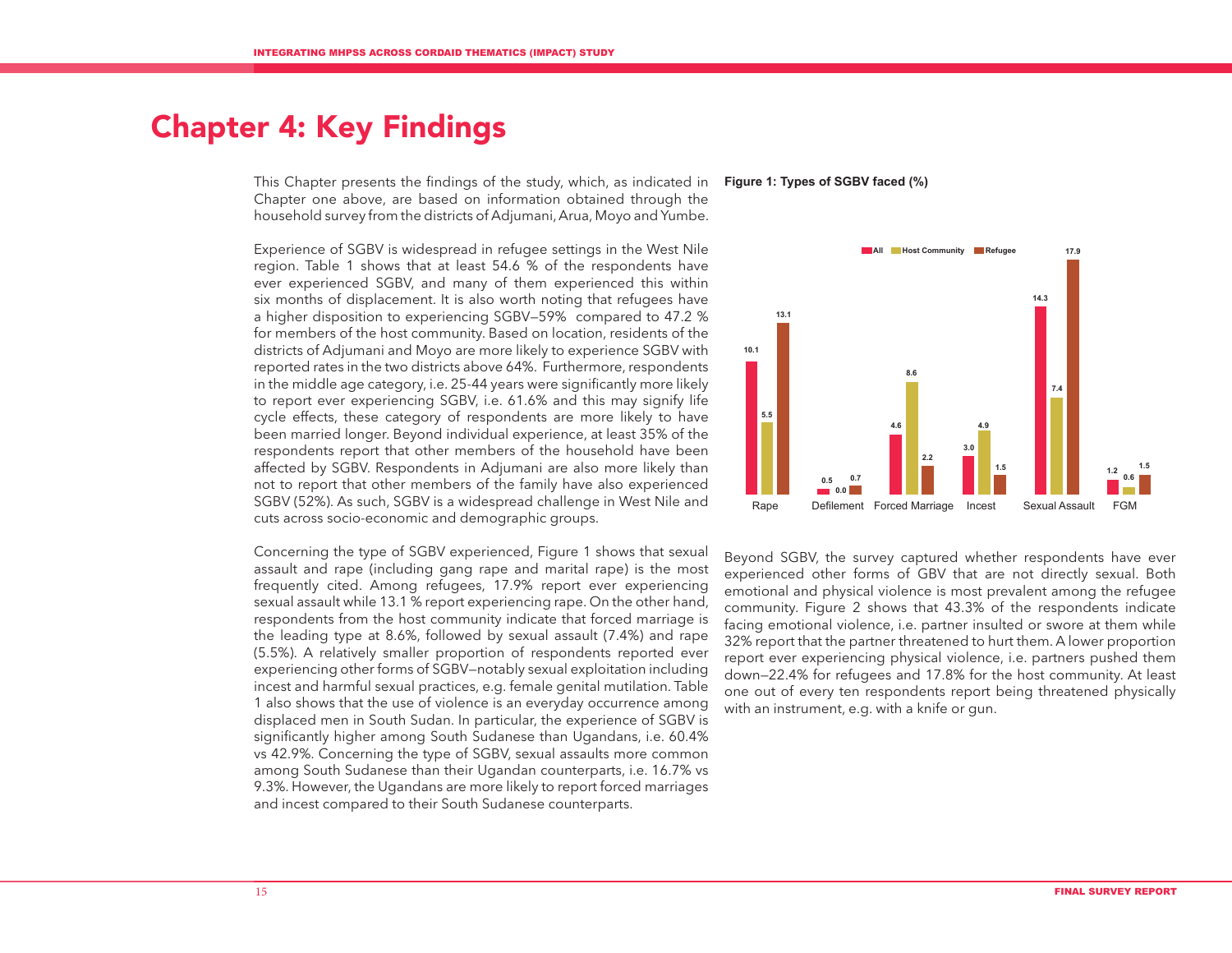

**Figure 2: Other forms of GBV experienced**

The survey inquired from respondents what conditions or environments increase the threat of SGBV in the community. Table 1 also shows that the collection of firewood (46.5%) and recreation centres (44.5%) are listed as the leading hotspots for SGBV. Indeed, among the host community, 62.6% report recreation centres as the area that increases the threat of SGBV. Other hot spots include very far away gardens (33.2%), market centres (32.9%), the use of separate housing facilities for families, e.g. sleeping in separate tarpaulins (26.3%) and to a limited extent food distribution centres (14.7%). Market centres pose a significant threat to individuals in host communities than among refugees.

The most frequently cited reason behind SGBV incidents is the minimal economic opportunities in the refugee environment. Table 1 shows that 74.2% of the respondent cites the lack of employment which disposes some men into a state of idleness as the leading driver of SGBV under displacement conditions. Nonetheless, there is some variation in the stated reasons by refugee status and location. Among refugees, the three most frequently cites reasons are employment (75%), lack of food and water (69%) and a lack of security (53.4%). The qualitative responses list several forms of insecurity experienced. First, there is not enough lighting in the settlements. This is compounded by inadequate security during market days—especially during evening markets.

Furthermore, refugee settlements are characterised by limited presence of Police and other security personnel. Relatedly, there are few and distant police posts. Also, several respondents indicated that there are no neighbourhood watch committees in the settlements. Secondly, latenight movement from recreation centres expose women to insecurity incidents.

Among the host community, the ranking is employment, lack of security and then lack of food and water. In Arua district, the lack of food and water is the most frequently cited reason (72.2%) followed by employment and security at about 60%. Above responses are partly linked to the hotspots. In the qualitative responses, inadequate food rations compared to many family members was frequently listed as the driver of SGBV. The lack of food and money exposes girls to prostitution as threats of hunger can trigger incidents of sexual exploitation. In other instances, some of the food rations are sold off by spouses leading to mismanagement of family necessities.

Another challenge linked to unemployment and idleness relates to alcoholism and substance abuse. In the qualitative reactions, respondents listed excessive consumption of alcohol as a significant driver of SGBV incidents. Most, of the alcohol and substance abuse especially by youth of marijuana, mayirungi and cannabis—takes place recreation centres. Besides, it was mentioned that there numerous opportunities for celebrations where men get drunk.

There is extensive knowledge of how to report SGBV issues in the community. Table 4 shows that over 80% of the respondents indicate knowing how to report SGBV issues. Refugees are slightly more aware where to report SGBV issues than their counterparts in the host community, i.e. 82.8% vs 76.4%. Furthermore, respondents interviewed from Moyo indicate the highest knowledge at 90.8%. Despite the widespread knowledge, only 27.3% of the respondents who have ever experienced and an SGBV incident indicate ever reporting, and these are mainly from the refugees compared to host communities. Members of the host community predominantly report to elders (14.1%) whereas refugees use several institutions, including elders (22%), RWCs (17.9%) and Police (17.2%). Concerning districts, persons that are resident in Ajdumani nearly exclusively use elders (42.1%) to address SGBV issues.

The limited reporting of SGBV incidents to authorities may be explained by the non-availability of institutions which can enforce sanctions as well as the trust of such institutions. At least 74% of the respondents indicate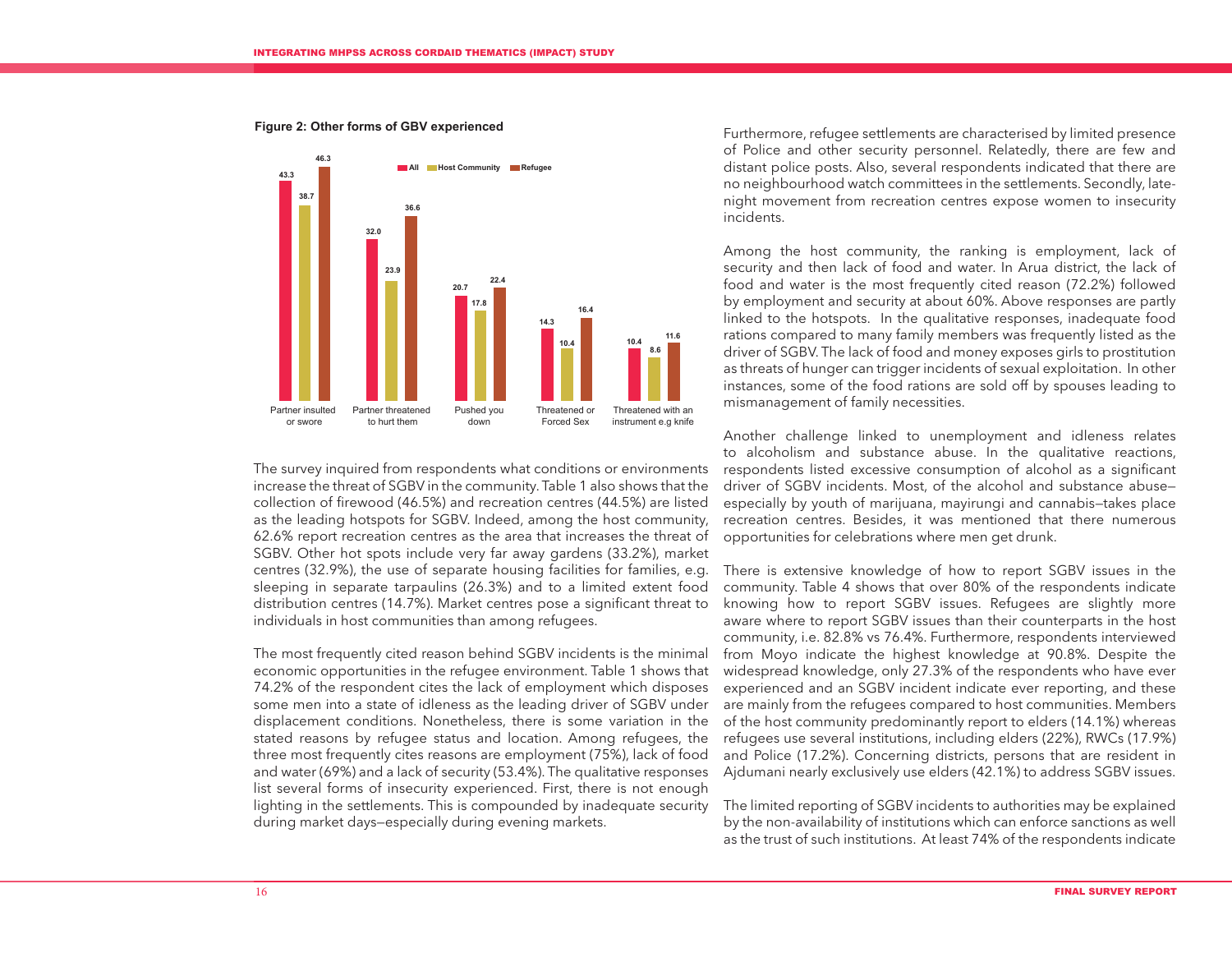having LCs/Block leaders within the community. These are followed by police posts (50%) and protection desk (31%). The relatively large presence of protection desks among the refugee community (44%) may explain the nearly twice more reporting of SGBV incidents among the refugee community than the host community. Furthermore, refugees are more than three times more likely to report the availability of women centres than the host community (29.5% vs 8%).

frequently cited institution for reporting SGBV are family members or elders, especially among members of the host community (78.5% vs 68.3%). This is followed by Police, cultural leaders and religious leaders, i.e. 67.5%, 59%, and 42.6% respectively. Generally, there is extensive awareness of informal systems than formal systems. Only 32% and 13.4% report awareness of Protection desks and Courts of Law respectively. The high understanding of informal institutions is partly linked to trust issues. Family members/elders are among the most frequently cited institution as most trusted.

On the other hand, there appears to be a preference for the use of informal means to report SGBV incidents. Figure 3 shows that the most

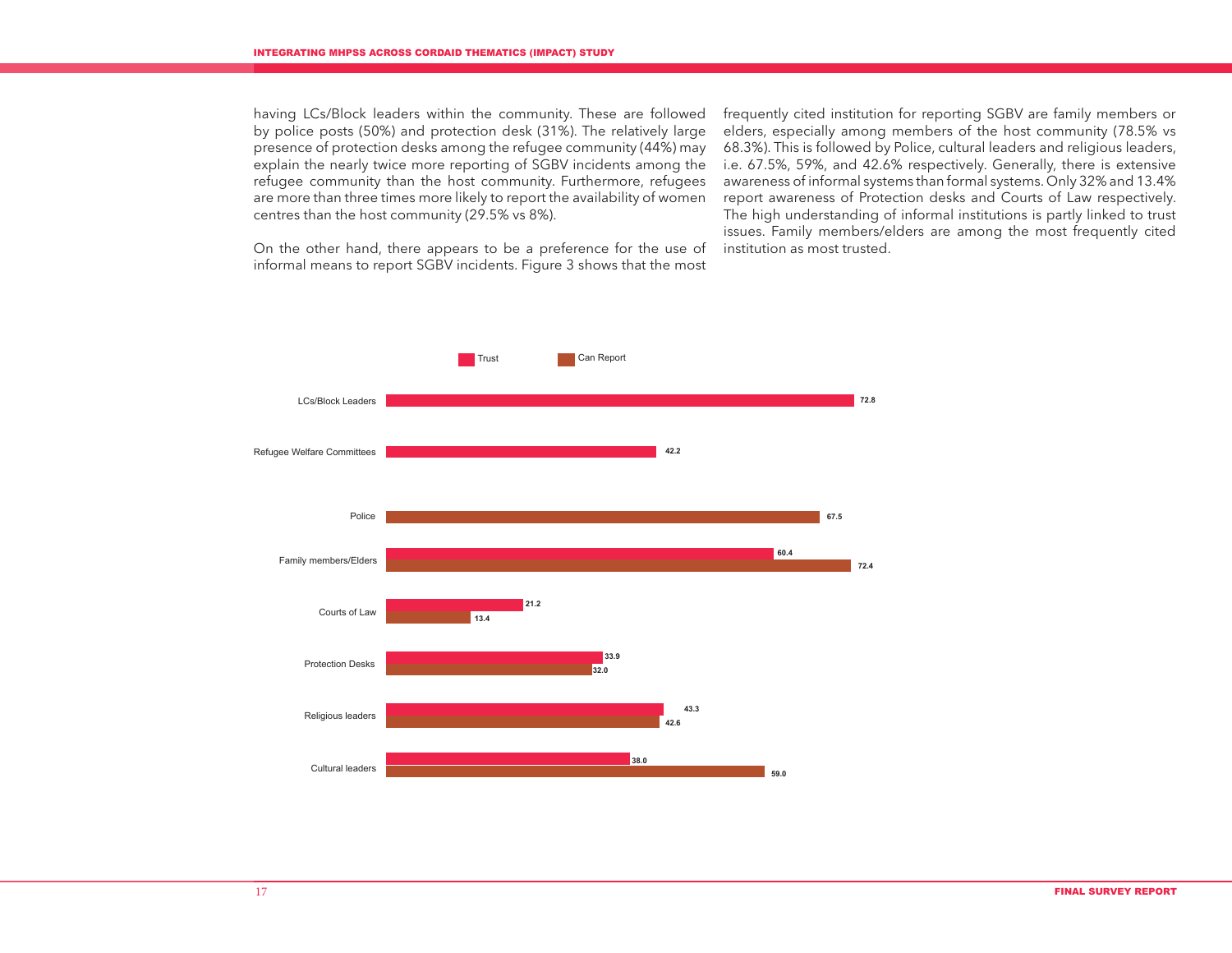Furthermore, apart from Police, it is mainly informal institutions that are involved in preventing women from experiencing SGBV. Nearly twothirds of respondents from the host community indicate that it is cultural and religious leaders are used extensively to prevent SGBV. Refugees use a combination of institutions, i.e. block leaders, protection desks as well as cultural leaders. Concerning institutions where one can report SGBV, family members/elders are the most frequently cited institution where one can report SGBV concerns 72.4% overall, 78.5% among host and 68.3% among refugees. Elders are closely followed by police 67.5% and cultural leaders (72.4%). Also, protection desks are cited by refugees (45.1%) and host community (10.4%).

When one reports an SGBV incident, several services can be acquired. Figure 4 shows that apart from medical services, e.g. PEP and STI screening, the other services offered when one reports SGBV case are referral (44.7%) and justice (29.7%). The chart also shows that in comparison to other districts, more services are available in Moyo than in other districts. For example, there are more referrals in Moyo (66.7%) compared to Adjumani (53.1%), Yumbe (31.2%) and Arua (27.8%). Furthermore, Moyo also has more psychosocial care.

### **47.9 38.6 36.7 36.7 44.0 12.4 33.3 77.0 19.3 65.7 67.6 52.2 96.6 48.6 29.7 31.6 16.6 26.7 48.3 35.8** Adiumani **Arua District Medical CONFIDER And STI screening CONFIDER Sychosocial CONFIDER Seferal** Moyo Yumbe

#### **Figure 4: Services available where one reported (%)**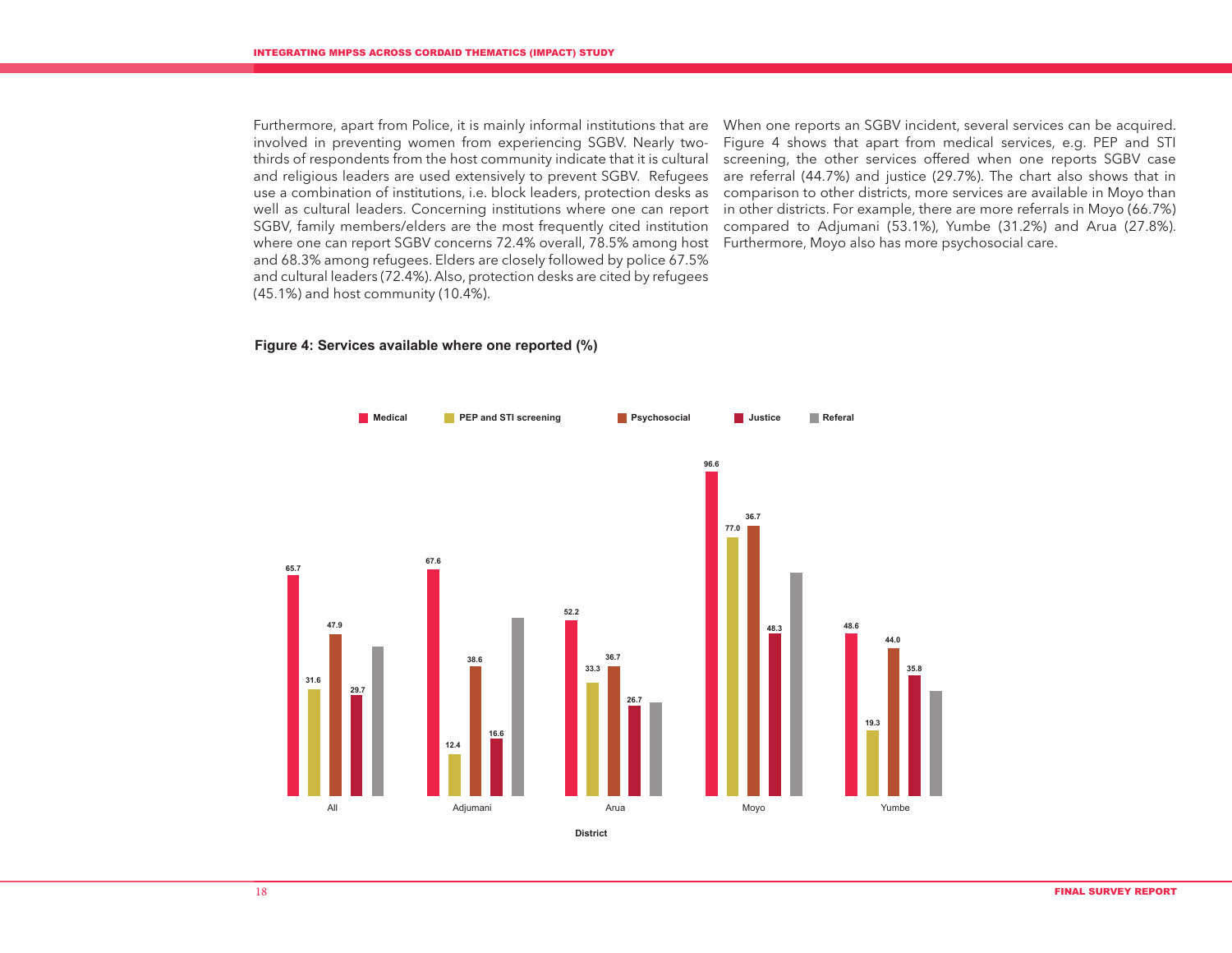security situation in the communities, especially regarding communally used infrastructure, e.g., sanitation facilities. It is worth noting that there are hardly any separate toilets for women and men. Table 6 shows that only 4.5% of the refugee respondents indicate the presence of separate toilets. Also, most of the toilets have no locks. Only 21.3% of the refugees' report having locks on toilets and these are mainly from Yumbe.

Furthermore, there is not enough security lighting in the settlement. Indeed, it mostly in Yumbe, where 15% of the respondents indicate the presence of enough lighting. Refuge settlements also have more access to safe spaces for women and compared to host communities (7.4%). It is also in Yumbe, where respondents indicate the presence of safe spaces for women and children. Overall, refugees are significantly more likely to live in crowded conditions, i.e. either living with individuals there do not know or single-mothers living with an unknown person or mothers separated from their children.

Given the rising threat of SGBV, the survey inquired about the overall The respondents had several current security concerns. Figure 5 shows that the leading problem was going out alone at night, and 67.3 % listed this as a concern. Concerning location, going out alone is a significant concern in Moyo (74.5%), Arua (76.7%), and Adjumani (74.5%) compared to Yumbe (37.6%). Going out alone is closely followed by collecting firewood, and in this case, the respondents of Arua most frequently report this as a security concern (70%). Beyond SGBV hot spots, several respondents mentioned being looked-at inappropriately given the crowded conditions as a significant security threat (39.9%), and this was most mentioned in Adjumani and Moyo (65.5%). Water collection is also a cause for concern in Adjumani (47.6%).

#### **Figure 5: Current security concerns**

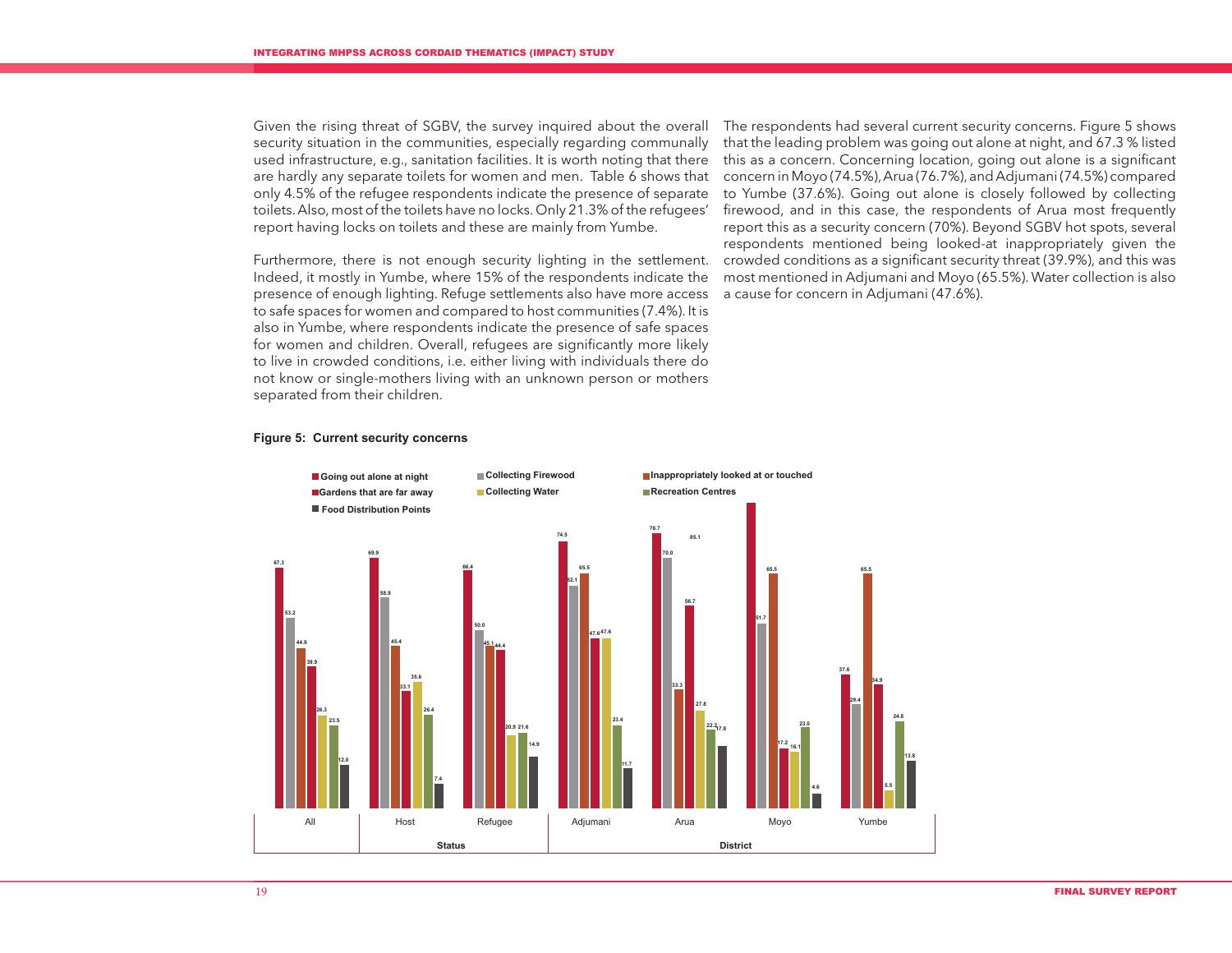# SUMMARY OF INSIGHTS FROM THE SURVEY

#### **Summary of insights from the survey**

- 1. Most of the victims who experienced SGBV did so within six months of displacement.
- 2. Sexual assault and rape (including gang rape and marital rape) are the most frequently cited forms of SGBV experienced. A few of the respondents reported ever experiencing sexual exploitation, including incest and harmful sexual practices, e.g. female genital mutilation. Such crimes affect the emotional wellbeing and mental health of survivors.
- 3. The most frequently cited conditions that increase the threat of SGBV are the collection of firewood and visiting recreation centres. Specifically, late-night movement from recreation centres expose 9. women to insecurity incidents.
- 4. The most frequently cited reason behind SGBV incidents are the minimal economic opportunities in the refugee environment. These are compounded by inadequate security during market days—especially during evening markets. Furthermore, refugee settlements are characterised by a limited presence of Police and 10. Refugees are significantly more likely to live in crowded conditions, other security personnel.
- 5. Excessive consumption of alcohol is also a significant driver of SGBV incidents. Most, of the alcohol and substance abuse—especially by youth of marijuana, mayirungi and cannabis—takes place recreation 11. The leading security concern mentioned by the respondents was centres.
- 6. Inadequate food rations—in comparison to family sizes of refugee households was also listed as the driver of SGBV. The lack of food and money exposes girls to prostitution as threats of hunger can trigger incidents of sexual exploitation. Some of the food rations may also be sold off by spouses leading to mismanagement of family necessities and precipitating violence.
- 7. There is a preference for the use of informal channels to address SGBV incidents which breeds impunity among perpetrators. Most of the SGBV incidents are not reported to authorities but other

informal institutions such as elders and cultural leaders. The limited reporting of SGBV incidents to authorities may be explained by the non-availability of institutions which can enforce sanctions as well as the trust of such institutions. For example, institutions such as legal aid service providers are few and located mainly in urbanized centres. The limited proximity presents a limitation for survivors to use such formal institution.

- 8. Informal institutions are also frequently cited as the main avenue preventing women from experiencing SGBV. Cultural and religious leaders are used extensively to prevent SGBV.
- Regarding safety and security within settlements, respondents indicated that there are hardly any separate toilets for women and men. Also, most of the toilets have no locks. Furthermore, there is not enough security lighting in the settlement. Indeed, it mostly in Yumbe district, where 15% of the respondents indicate the presence of enough lighting.
- i.e. either living with individuals there do not know or single mothers living with an unknown person or mothers separated from their children.
- going out alone at night. Going out alone is closely followed by collecting firewood. Beyond SGBV hot spots, several respondents mentioned being looked-at inappropriately given the crowded conditions as a significant security threat.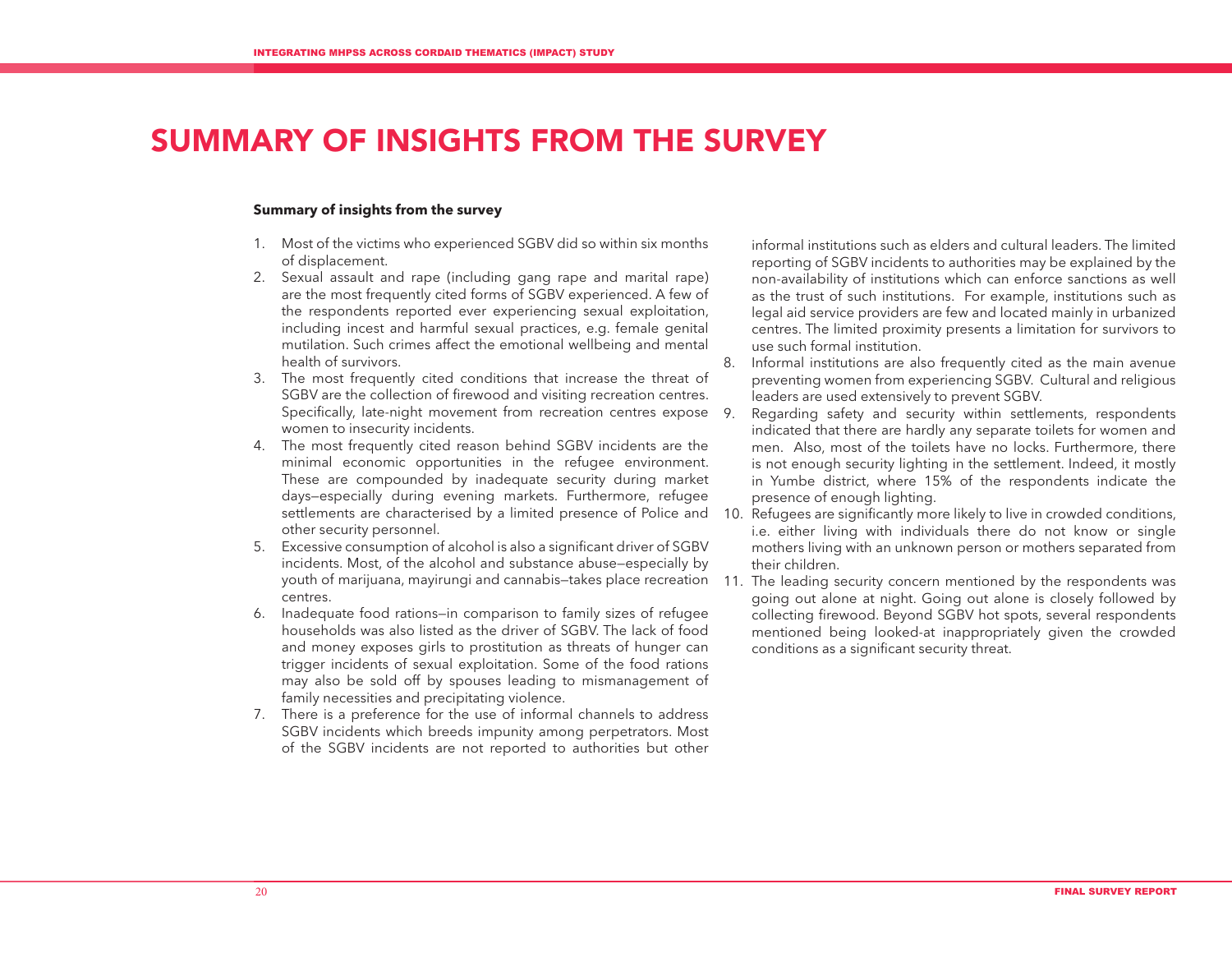# Recommendations: What needs to be done to support MHPSS in refugee situations

#### **Government**

- 1. To address the excessive consumption of alcohol, there is a need to institute by-laws that restrict the operating times for bars and recreation centres.
- 2. There is a need to step-up the overall security within refugee 3. settlements. Interventions can take the following forms: installation of security lights to provide sufficient lighting at night and the provision of an adequate number of security personnel at the police posts.
- 3. There is a need to extend police services within the refugee settlements, i.e. nearer to the communities.
- 4. There is a need for increased use of community policing and the  $6.$ conduct of mobile police patrols at night.

#### **Development partners**

- 1. Expand employment opportunities with refugee settlements. This can take different forms, including the provision of loans and 8. grants, support towards the formation of socio groups for economic empowerment and savings.
- 2. Concerning economic sustenance, there is a need to address both the amount provided for food rations offered to refugee and the timeliness of rations.

#### **Civil society organisations (CSOs)**

- 1. Provide mental health and counselling services to GBV survivors. The mental health and psychosocial services should be one of the first services offered prior to any referrals to justice institutions. Also, the provision of mental health and psychological support to SGBV survivors would address the fears of lodging formal SGBV complaints.
- 2. Encourage SGBV survivors to speak out beyond family and elders and eventually report to authorities to address the impunity related

to SGBV issues. There is a need to sensitise women and young girls on where and how to report SGBV incidents and the need to avoid managing all SGBV incidents at the family level.

- Provide additional safe spaces to create awareness regarding available responses to SGBV incidents.
- 4. Operate toll-free lines that can be used to encourage more reporting as well as address with the associated stigma of reporting.
- 5. Expand opportunities for legal aid services as well as address the current poor quality of available legal aid services—especially concerning following up of reported cases.
- To reduce idleness among the youth, there is a need to engage the youth through other activities, e.g. by introducing drama groups that can educate the youth.
- 7. CSOs should introduce interventions that provide counselling on alcohol and substance abuse as well as the provision of rehabilitation centres for alcohol addicts.
- CSOs should provide witness protection and legal services. They should also consult survivors of SGBV and explore opportunities for setting up trauma support centres in refugee settlements.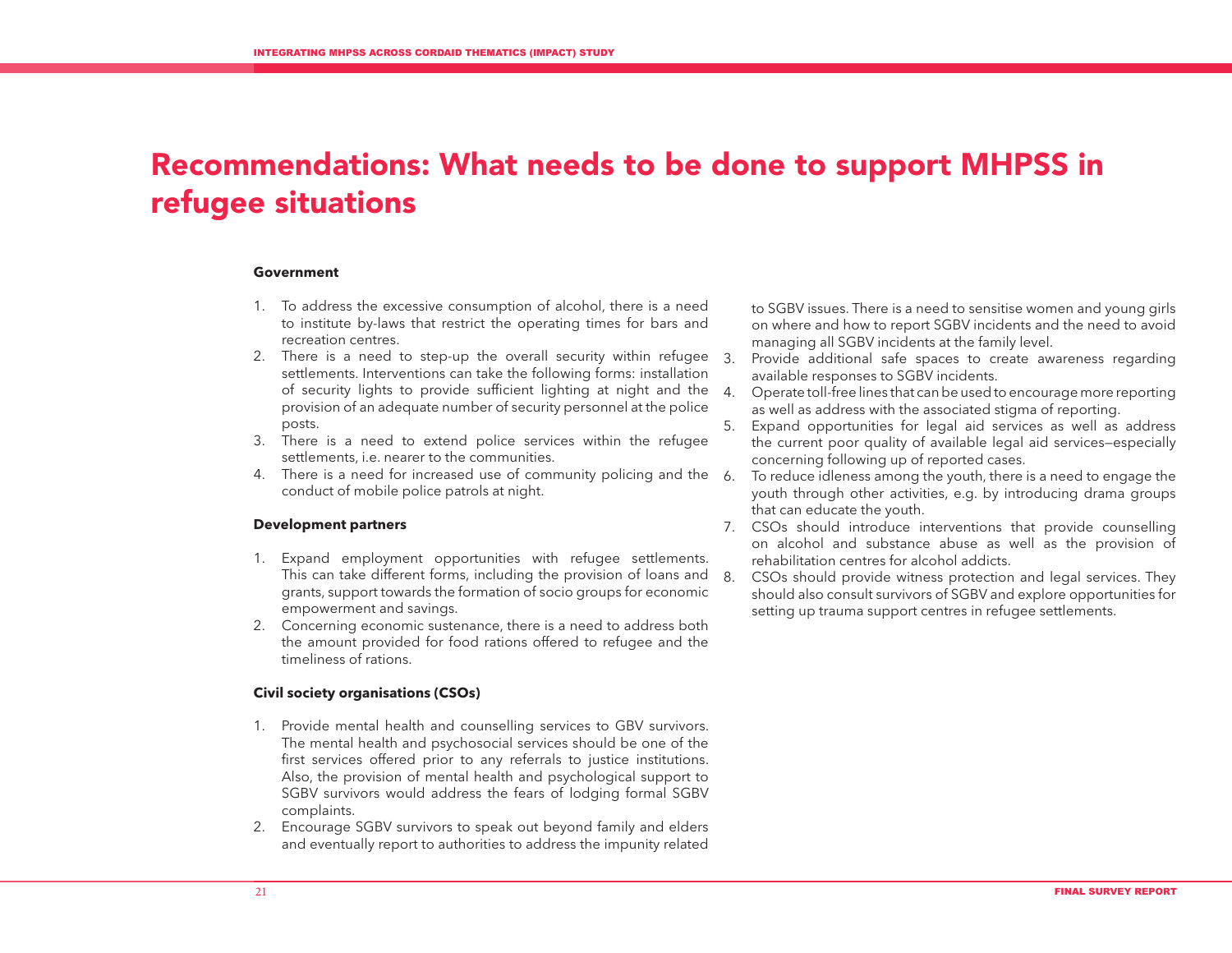#### **Annexe**

## **Table 2: Experience of SGBV in West Nile (Percent)**

|                                                                            | All  |      | <b>Status</b> | <b>Country Of Origin</b>                   |      |      |          | <b>District</b> |            |      | <b>Gender Head</b> |                                                           | Age group |      |      |      | Literacy |
|----------------------------------------------------------------------------|------|------|---------------|--------------------------------------------|------|------|----------|-----------------|------------|------|--------------------|-----------------------------------------------------------|-----------|------|------|------|----------|
|                                                                            |      |      |               | Host Refuge South Suda Uganda Adjumar Arua |      |      |          |                 | Moyo Yumbe |      | <b>Male Female</b> | < 25 year25-34 Year85-44 Years44+ Years Illiteratditerate |           |      |      |      |          |
| <b>Have You Ever Experienced S</b>                                         | 54.6 | 47.2 | 59.0          | 60.4                                       | 42.9 | 69.0 | 25.6     | 64.4            | 51.4       | 50.7 | 58.9               | 55.8                                                      | 56.3      | 61.6 | 45.0 | 56.2 | 53.5     |
| For those indicating ever                                                  |      |      |               |                                            |      |      |          |                 |            |      |                    |                                                           |           |      |      |      |          |
| experiencing SGBV, Have<br><b>You Ever Experienced Sgbv</b>                | 56.8 | 41.6 | 64.8          | 64.1                                       | 40.6 | 66.0 | $35 - 7$ | 44.6            | 65.5       | 58.8 | 54.8               | 69.0                                                      | 51.3      | 71.8 | 36.4 | 66.7 | 58.3     |
| <b>Within 6 Months After</b>                                               |      |      |               |                                            |      |      |          |                 |            |      |                    |                                                           |           |      |      |      |          |
| <b>Types of SGBV faced</b>                                                 |      |      |               |                                            |      |      |          |                 |            |      |                    |                                                           |           |      |      |      |          |
| Rape                                                                       | 10.1 | 5.5  | 13.1          | 10.7                                       | 8.1  | 8.3  | 0.0      | 10.3            | 21.1       | 10.8 | 9.1                | 7.7                                                       | 15.6      | 11.2 | 3.3  | 9.6  | 15.8     |
| Defilement                                                                 | 0.5  | 0.0  | 0.7           | 0.7                                        | 0.0  | 0.0  | 0.0      | 0.0             | 1.8        | O.4  | O.5                | 0.0                                                       | 0.7       | 0.8  | 0.0  | 0.6  | 0.0      |
| <b>Forced Marriage</b>                                                     | 4.6  | 8.6  | 2.2           | 3.0                                        | 7.5  | 5.5  | 2.2      | 8.0             | 2.8        | 5.8  | $3-3$              | 1.9                                                       | 3.7       | 4.8  | 6.7  | 2.8  | 7.0      |
| Incest                                                                     | 3.0  | 4.9  | 1.5           | 1.9                                        | 4.3  | 6.2  | 1.1      | 2.3             | 0.0        | 4.0  | 1.9                | 0.0                                                       | 3.0       | 5.6  | 1.7  | 3.4  | 1.8      |
| Sexual assault                                                             | 14.3 | 7.4  | 17.9          | 16.7                                       | 9.3  | 26.2 | 4.4      | 13.8            | $5-5$      | 12.1 | 16.7               | 11.5                                                      | 9.6       | 24.0 | 10.8 | 15.7 | 16.7     |
| FGM                                                                        | 1.2  | 0.6  | 1.5           | 1.5                                        | 0.6  | 2.8  | 0.0      | 1.1             | 0.0        | 0.9  | 1.4                | 0.0                                                       | 3.0       | 0.8  | 0.0  | 2.2  | 0.9      |
| <b>Has Any Other Member Of</b>                                             |      |      |               |                                            |      |      |          |                 |            |      |                    |                                                           |           |      |      |      |          |
| <b>Your Household Been</b>                                                 | 35.0 | 32.4 | 36.7          | 37.5                                       | 31.9 | 52.0 | 21.7     | 28.6            | 17.0       | 33.0 | 37.2               | 53.6                                                      | 12.0      | 45.5 | 43.4 | 40.8 | 26.2     |
| <b>Affected By SGBV</b><br>Other Type of GBV faced                         |      |      |               |                                            |      |      |          |                 |            |      |                    |                                                           |           |      |      |      |          |
| Partner insulted or swore                                                  | 43.3 | 38.7 | 46.3          | 48.3                                       | 34.4 | 60.7 | 14.4     | 55.2            | 34.9       | 41.7 | 45.0               | 26.9                                                      | 47.4      | 60.0 | 28.3 | 41.6 | 47.4     |
| Partner threatened to hurt them                                            | 32.0 | 23.9 | 36.6          | 37.3                                       | 21.9 | 56.6 | 8.9      | 27.6            | 21.1       | 29.1 | 35.4               | 42.3                                                      | 29.6      | 47.2 | 15.0 | 35.4 | 31.6     |
| Pushed you down                                                            | 20.7 | 17.8 | 22.4          | 22.1                                       | 17.5 | 30.3 | 3.3      | 29.9            | 14.7       | 24.2 | 17.2               | 5.8                                                       | 22.2      | 31.2 | 15.0 | 21.3 | 19.3     |
| Threatened or Forced Sex                                                   | 14.3 | 10.4 | 16.4          | 16.6                                       | 10.0 | 17.2 | 6.7      | 27.6            | $5-5$      | 13.9 | 14.8               | 13.5                                                      | 11.9      | 17.6 | 14.2 | 11.8 | 15.8     |
| tened with an instrument e.g. knife                                        | 10.4 | 8.6  | 11.6          | 11.8                                       | 7.5  | 17.9 | 5.6      | 10.3            | 4.6        | 10.8 | 10.0               | 1.9                                                       | 9.6       | 15.2 | 10.0 | 9.6  | 9.6      |
| Other forms of GBV                                                         | O.9  | 1.8  | 0.4           | 1.1                                        | 0.6  | 0.0  | 1.1      | 0.0             | 2.8        | O.4  | 1.4                | 0.0                                                       | 0.7       | 0.8  | 1.7  | 1.1  | 0.9      |
| What conditions/environments increase the threat of SGBV in your community |      |      |               |                                            |      |      |          |                 |            |      |                    |                                                           |           |      |      |      |          |
| Fetching Water                                                             | 29.0 | 33.7 | 26.1          | 24.1                                       | 36.0 | 33.8 | 32.2     | 21.8            | 25.7       | 34.5 | 22.5               | 15.4                                                      | 36.3      | 30.4 | 24.2 | 34.8 | 34.2     |
| <b>Collecting Firewood</b>                                                 | 46.5 | 45.4 | 47.0          | 49.6                                       | 41.6 | 60.7 | 45.6     | 46.0            | 28.4       | 42.6 | 50.7               | 61.5                                                      | 44.4      | 49.6 | 39.2 | 42.7 | 51.8     |
| <b>Recreation Centres</b>                                                  | 44.5 | 62.6 | 34.0          | 30.7                                       | 67.7 | 52.4 | 30.0     | 64.4            | 31.2       | 49.3 | 39.2               | 32.7                                                      | 44.4      | 44.8 | 49.2 | 42.1 | 51.8     |
| <b>Separate Housing Facilities</b>                                         | 26.3 | 29.4 | 24.6          | 25.2                                       | 28.6 | 30.3 | 24.4     | 48.3            | 5.5        | 26.5 | 25.8               | 26.9                                                      | 25.9      | 23.2 | 29.2 | 23.0 | 34.2     |
| Very far away gardens                                                      | 33.2 | 34.4 | 32.1          | 30.7                                       | 35.4 | 44.1 | 44.4     | 18.4            | 20.2       | 33.6 | 32.5               | 30.8                                                      | 37.0      | 31.2 | 31.7 | 31.5 | 35.1     |
| <b>Market Centres</b>                                                      | 32.9 | 43.6 | 26.9          | 26.7                                       | 43.5 | 40.7 | 37.8     | 17.2            | 32.1       | 36.3 | 28.7               | 15.4                                                      | 34.1      | 28.8 | 42.5 | 36.0 | 32.5     |
| Food Distribution Centres                                                  | 14.7 | 11.7 | 16.8          | 18.1                                       | 9.3  | 15.9 | 20.0     | 11.5            | 11.9       | 13.9 | 15.3               | 13.5                                                      | 14.1      | 17.6 | 12.5 | 18.0 | 12.3     |
| Other reasons                                                              | 6.0  | 6.7  | 5.6           | 5.9                                        | 7.5  | 4.8  | 5.6      | 5.7             | 8.3        | 8.1  | 3.8                | 1.9                                                       | 8.9       | 6.4  | 4.2  | 3.4  | 8.8      |
| Why has SGBV increased under displacement                                  |      |      |               |                                            |      |      |          |                 |            |      |                    |                                                           |           |      |      |      |          |
| Lack of employment                                                         | 74.2 | 72.4 | 75.0          | 78.1                                       | 68.9 | 90.3 | 63.3     | 86.2            | 51.4       | 71.3 | 78.0               | 71.2                                                      | 71.9      | 85.6 | 67.5 | 75.3 | 74.6     |
| Lack of food and water                                                     | 59.0 | 41.7 | 69.0          | 69.3                                       | 39.8 | 53.1 | 72.2     | 57.5            | 56.0       | 57.4 | 60.8               | 67.3                                                      | 58.5      | 65.6 | 49.2 | 62.4 | 51.8     |
| dolescents separated from families                                         | 45.9 | 36.2 | 51.9          | 49.3                                       | 39.1 | 57.9 | 44.4     | 52.9            | 25.7       | 45.7 | 45.9               | 53.8                                                      | 38.5      | 56.8 | 39.2 | 44.9 | 50.0     |
| Lack of Security                                                           | 52.5 | 51.5 | 53.4          | 55.6                                       | 47.8 | 60.7 | 61.1     | 54.0            | 33.9       | 51.6 | 53.1               | 50.0                                                      | 51.9      | 56.0 | 50.0 | 56.7 | 50.0     |
| Other reasons                                                              | 16.6 | 23.3 | 12.7          | 15.6                                       | 19.9 | 3.4  | 23.3     | 25.3            | 22.0       | 18.8 | 14.4               | 11.5                                                      | 17.8      | 14.4 | 20.0 | 12.4 | 20.2     |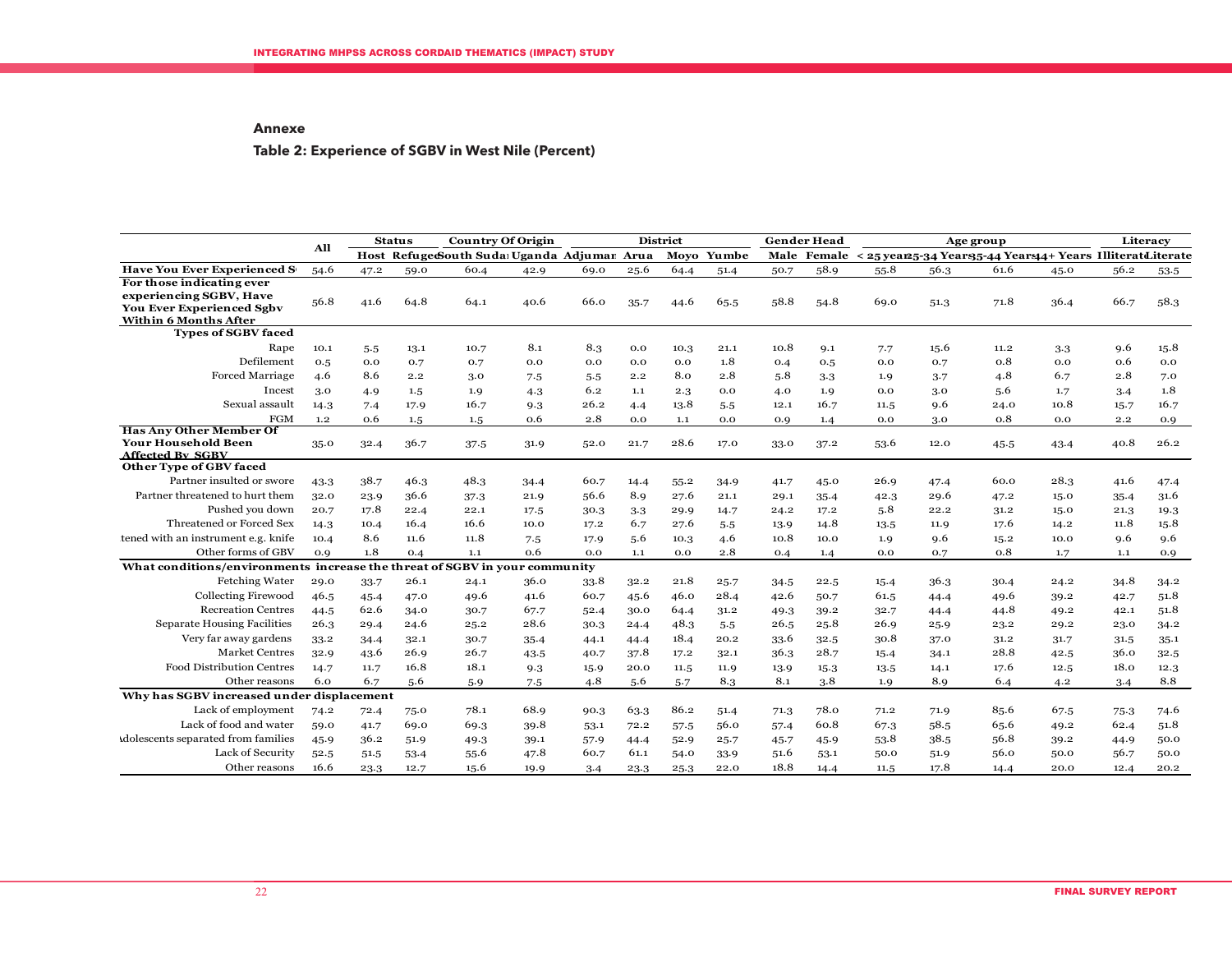### **Table 3: Awareness of SGBV in the community (Percent)**

|                                                                                                               |      |      | <b>Status</b> |      | <b>Country Of Origin</b> |                                  |      | <b>District</b> |       |      | <b>Gender Head</b> |                                                               |      | Age group |      |      | Literacy |
|---------------------------------------------------------------------------------------------------------------|------|------|---------------|------|--------------------------|----------------------------------|------|-----------------|-------|------|--------------------|---------------------------------------------------------------|------|-----------|------|------|----------|
|                                                                                                               | All  | Host |               |      |                          | Refugee outh Sud: Uganda Adjuman | Arua | Moyo            | Yumbe | Male | Female             | < 25 year 25-34 Year 35-44 Years 4+ Years Illiterate Literate |      |           |      |      |          |
| Did You Know How To Report SGBV Issues In<br><b>Your Community?</b>                                           | 80.4 | 76.7 | 82.8          | 83.3 | 75.8                     | 80.7                             | 76.7 | 90.8            | 75.2  | 75.8 | 85.2               | 86.5                                                          | 84.4 | 80.8      | 72.5 | 76.4 | 78.9     |
| orms of SGBV have you heard about after displacement                                                          |      |      |               |      |                          |                                  |      |                 |       |      |                    |                                                               |      |           |      |      |          |
| Trafficking                                                                                                   | 9.0  | 12.9 | 6.7           | 6.6  | 13.1                     | 8.3                              | 17.8 | 9.2             | 2.8   | 13.0 | 4.3                | 3.8                                                           | 8.1  | 8.8       | 11.7 | 10.7 | 9.6      |
| Sexual Harassment                                                                                             | 44.2 | 49.7 | 41.4          | 40.6 | 51.3                     | 41.4                             | 24.4 | 85.1            | 33.0  | 48.4 | 39.2               | 38.5                                                          | 41.5 | 48.8      | 44.2 | 42.1 | 55.3     |
| Someone was raped                                                                                             | 47.7 | 56.4 | 42.9          | 47.2 | 50.0                     | 57.9                             | 35.6 | 63.2            | 33.0  | 46.6 | 48.8               | 32.7                                                          | 49.6 | 50.4      | 49.2 | 47.2 | 51.8     |
| Someone sustained injuries from GBV                                                                           | 63.4 | 67.5 | 61.2          | 62.4 | 65.6                     | 73.1                             | 61.1 | 75.9            | 43.1  | 63.7 | 63.2               | 61.5                                                          | 62.2 | 62.4      | 66.7 | 63.5 | 64.9     |
| General level of awareness of SGBV: Have you heard of the following forms of SGBV 6 months after displacement |      |      |               |      |                          |                                  |      |                 |       |      |                    |                                                               |      |           |      |      |          |
| Partner insulted or swore at them                                                                             | 77.0 | 81.0 | 74.3          | 76.4 | 77.5                     | 89.7                             | 67.8 | 86.2            | 59.6  | 78.0 | 76.1               | 69.2                                                          | 82.2 | 78.4      | 73.3 | 82.0 | 74.6     |
| Threatened to hurt them                                                                                       | 65.2 | 74.2 | 59.7          | 62.7 | 69.4                     | 79.3                             | 64.4 | 74.7            | 39.4  | 65.0 | 65.6               | 59.6                                                          | 64.4 | 70.4      | 63.3 | 68.5 | 64.0     |
| Threatened with instrument                                                                                    | 49.5 | 51.5 | 48.9          | 51.7 | 46.9                     | 67.6                             | 34.4 | 64.4            | 27.5  | 49.8 | 49.3               | 55.8                                                          | 40.7 | 64.0      | 41.7 | 51.7 | 50.0     |
| Pushed down by partner                                                                                        | 45.4 | 50.3 | 42.9          | 46.1 | 45.0                     | 64.1                             | 25.6 | 64.4            | 22.9  | 43.0 | 47.8               | 51.9                                                          | 44.4 | 54.4      | 34.2 | 46.1 | 47.4     |
| Physically assaulted                                                                                          | 46.1 | 50.3 | 44.0          | 44.3 | 50.0                     | 62.8                             | 30.0 | 73.6            | 16.5  | 48.0 | 44.0               | 50.0                                                          | 45.2 | 48.8      | 42.5 | 45.5 | 52.6     |
| Threatened or forced sex                                                                                      | 33.2 | 32.5 | 34.0          | 33.2 | 33.8                     | 46.9                             | 21.1 | 57.5            | 6.4   | 34.1 | 32.1               | 44.2                                                          | 26.7 | 40.8      | 27.5 | 33.7 | 36.8     |
| Child sexual abuse and exploitation                                                                           | 30.2 | 32.5 | 29.1          | 28.8 | 33.1                     | 33.1                             | 13.3 | 52.9            | 22.9  | 30.5 | 29.2               | 30.8                                                          | 35.6 | 31.2      | 21.7 | 29.2 | 34.2     |
| Sexual abuse in schools                                                                                       | 19.1 | 22.7 | 17.2          | 17.0 | 23.1                     | 20.0                             | 22.2 | 33.3            | 4.6   | 19.7 | 18.2               | 15.4                                                          | 17.8 | 14.4      | 26.7 | 16.3 | 24.6     |
| <b>Community Violence</b>                                                                                     | 37.1 | 32.5 | 39.6          | 39.5 | 32.5                     | 17.2                             | 64.4 | 56.3            | 24.8  | 37.2 | 36.8               | 26.9                                                          | 35.6 | 31.2      | 49.2 | 27.5 | 41.2     |
| Watching Girls secretly when bathing or getting dressed                                                       | 16.4 | 12.3 | 18.7          | 18.5 | 12.5                     | 20.7                             | 14.4 | 28.7            | 1.8   | 16.1 | 16.3               | 19.2                                                          | 15.6 | 12.8      | 19.2 | 18.0 | 14.0     |
| Watching Boys secretly when bathing or getting dressed                                                        | 4.4  | 6.1  | 3.4           | 3.3  | 6.3                      | 4.8                              | 5.6  | 8.0             | 0.0   | 4.5  | 4.3                | 3.8                                                           | 5.9  | 1.6       | 5.8  | 4.5  | 5.3      |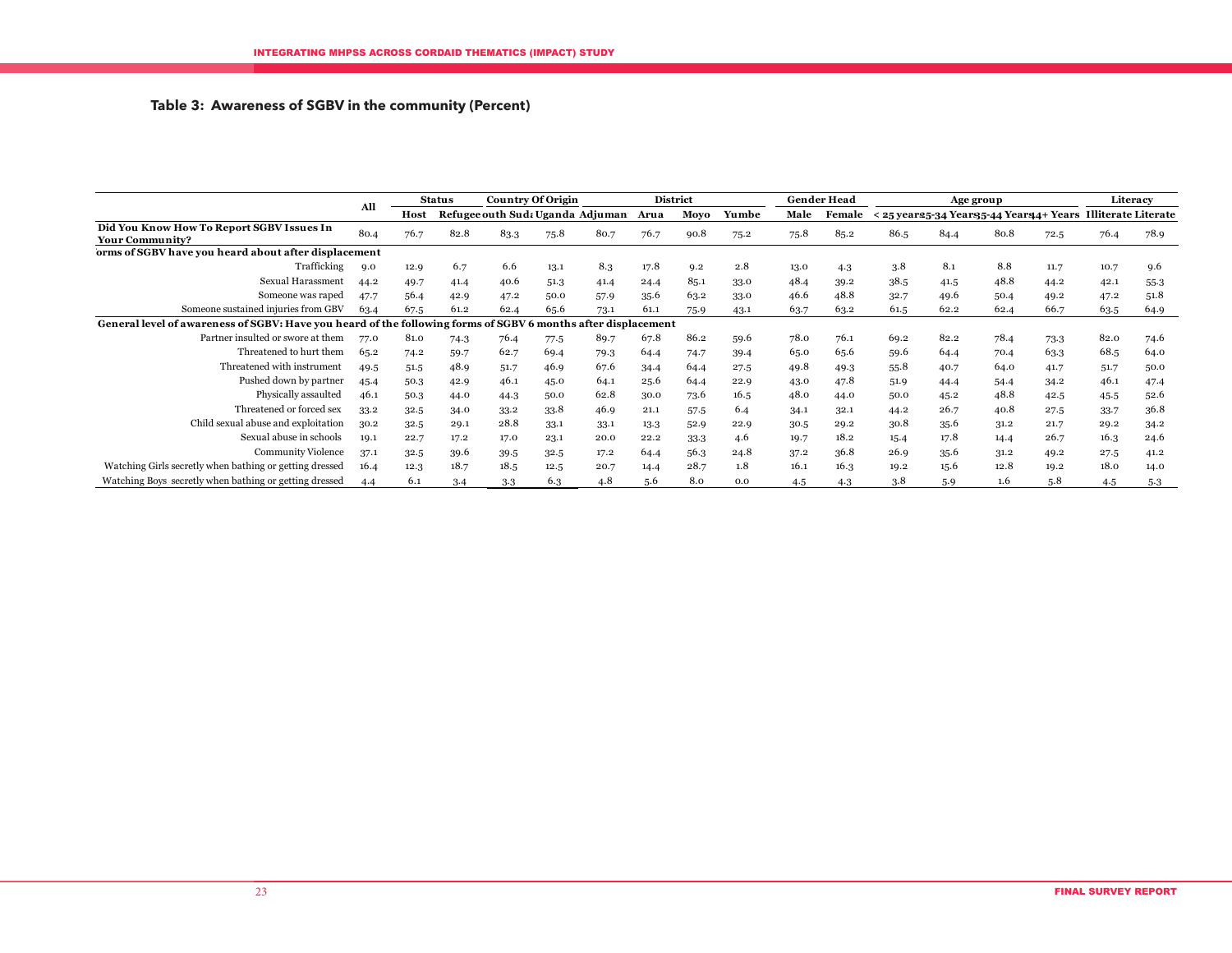### **Table 4: Where can you report SGBV issues and trust for institutions (Percent)**

|                                                                   |      |      | <b>Status</b> | <b>Country Of Origin</b>               |      |      |      | <b>District</b> |       |      | <b>Gender Head</b> |      |      | Age group                                                            |      |      | Literacy |
|-------------------------------------------------------------------|------|------|---------------|----------------------------------------|------|------|------|-----------------|-------|------|--------------------|------|------|----------------------------------------------------------------------|------|------|----------|
|                                                                   | All  | Host |               | Refugee South Suda Uganda Adjuman Arua |      |      |      | Movo            | Yumbe | Male |                    |      |      | Female < 25 year 25-34 Year 35-44 Years 4+ Years Illiterate Literate |      |      |          |
| Which institutions can you report SGBV concerns in your community |      |      |               |                                        |      |      |      |                 |       |      |                    |      |      |                                                                      |      |      |          |
| Police                                                            | 67.5 | 72.4 | 64.6          | 62.4                                   | 76.3 | 69.7 | 84.4 | 77.0            | 43.1  | 66.8 | 68.4               | 71.2 | 56.3 | 72.8                                                                 | 73.3 | 66.9 | 70.2     |
| Cultural leaders                                                  | 59.0 | 63.2 | 56.7          | 55.0                                   | 66.3 | 75.2 | 52.2 | 71.3            | 33.9  | 66.4 | 50.7               | 59.6 | 50.4 | 66.4                                                                 | 60.0 | 66.9 | 57.0     |
| Religious leaders                                                 | 42.6 | 49.7 | 38.1          | 41.3                                   | 43.8 | 35.9 | 51.1 | 73.6            | 19.3  | 44.8 | 40.2               | 34.6 | 47.4 | 44.8                                                                 | 38.3 | 43.3 | 41.2     |
| <b>Protection Desks</b>                                           | 32.0 | 10.4 | 45.1          | 48.3                                   | 5.0  | 24.8 | 50.0 | 27.6            | 30.3  | 23.3 | 41.6               | 42.3 | 31.9 | 32.0                                                                 | 28.3 | 24.2 | 28.1     |
| Courts of Law                                                     | 13.4 | 9.8  | 15.7          | 13.7                                   | 13.1 | 4.1  | 17.8 | 25.3            | 12.8  | 13.9 | 12.0               | 15.4 | 11.9 | 14.4                                                                 | 11.7 | 14.0 | 15.8     |
| Family members/Elders                                             | 72.4 | 78.5 | 68.3          | 68.3                                   | 78.1 | 86.2 | 55.6 | 93.1            | 50.5  | 75.3 | 69.4               | 75.0 | 68.1 | 76.8                                                                 | 71.7 | 75.3 | 74.6     |
| Which institutions do you trust most to address SGBV issues       |      |      |               |                                        |      |      |      |                 |       |      |                    |      |      |                                                                      |      |      |          |
| Courts of Law                                                     | 21.2 | 22.8 | 20.4          | 18.5                                   | 26.3 | 8.3  | 33.3 | 42.5            | 11.9  | 22.0 | 20.6               | 21.2 | 20.7 | 19.2                                                                 | 24.2 | 17.4 | 28.1     |
| LCs/Block Leaders                                                 | 72.8 | 80.2 | 68.8          | 66.8                                   | 83.8 | 75.2 | 84.4 | 89.7            | 47.7  | 75.8 | 69.9               | 78.8 | 68.9 | 74.4                                                                 | 73.3 | 74.2 | 71.9     |
| <b>Protection Desks</b>                                           | 33.9 | 11.1 | 47.2          | 49.1                                   | 7.5  | 26.2 | 46.7 | 33.3            | 33.0  | 23.8 | 44.5               | 30.8 | 36.3 | 37.6                                                                 | 28.3 | 29.8 | 26.3     |
| <b>Refuge Welfare Committees</b>                                  | 42.2 | 11.1 | 61.0          | 63.8                                   | 5.6  | 44.1 | 52.2 | 51.7            | 23.9  | 31.4 | 54.1               | 51.9 | 34.1 | 53.6                                                                 | 35.8 | 42.7 | 31.6     |
| Cultural/Customary leaders                                        | 38.0 | 37.0 | 39.0          | 38.4                                   | 38.1 | 48.3 | 28.9 | 70.1            | 7.3   | 39.9 | 35.4               | 44.2 | 29.6 | 45.6                                                                 | 35.8 | 44.4 | 37.7     |
| Religious leaders                                                 | 43.3 | 50.6 | 38.7          | 38.4                                   | 51.3 | 33.1 | 48.9 | 78.2            | 23.9  | 46.2 | 40.2               | 32.7 | 51.1 | 41.6                                                                 | 40.8 | 42.7 | 44.7     |
| Family members                                                    | 60.4 | 60.5 | 60.2          | 57.6                                   | 65.0 | 77.9 | 48.9 | 73.6            | 35.8  | 61.9 | 58.4               | 71.2 | 54.1 | 73.6                                                                 | 48.3 | 67.4 | 60.5     |
| Other                                                             | 5.8  | 8.0  | 4.5           | 5.2                                    | 6.9  | 0.7  | 8.9  | 6.9             | 9.2   | 8.1  | 3.3                | 7.7  | 4.4  | 4.8                                                                  | 7.5  | 4.5  | 8.8      |
| When people experience SGBV, where do they seek assistance        |      |      |               |                                        |      |      |      |                 |       |      |                    |      |      |                                                                      |      |      |          |
| Speak to friend or family member                                  | 79.0 | 85.2 | 75.1          | 75.2                                   | 85.1 | 77.2 | 85.6 | 92.0            | 65.1  | 82.9 | 75.2               | 80.8 | 74.6 | 80.0                                                                 | 82.6 | 77.0 | 78.1     |
| Local Council (LC)/Block Leaders                                  | 72.4 | 72.8 | 72.1          | 71.5                                   | 73.9 | 84.1 | 51.1 | 90.8            | 59.6  | 74.3 | 70.0               | 75.0 | 74.6 | 80.0                                                                 | 60.3 | 78.7 | 76.3     |
| Health Facility for medical assistan                              | 62.4 | 54.3 | 67.3          | 65.2                                   | 57.8 | 63.4 | 56.7 | 96.6            | 38.5  | 66.2 | 59.0               | 71.2 | 59.7 | 70.4                                                                 | 54.5 | 58.4 | 68.4     |
| Refugee Welfare Committee                                         | 39.2 | 6.8  | 58.4          | 60.4                                   | 3.1  | 39.3 | 54.4 | 43.7            | 22.0  | 29.7 | 49.5               | 55.8 | 29.1 | 44.8                                                                 | 38.0 | 36.5 | 31.6     |
| Psychosocial support from NGOs                                    | 31.3 | 15.4 | 41.3          | 41.1                                   | 15.5 | 29.0 | 37.8 | 57.5            | 9.2   | 30.6 | 32.4               | 30.8 | 26.9 | 39.2                                                                 | 28.9 | 29.2 | 36.0     |
| <b>Protection Desk</b>                                            | 30.9 | 4.9  | 46.5          | 47.4                                   | 3.1  | 26.9 | 50.0 | 18.4            | 30.3  | 23.4 | 39.0               | 38.5 | 31.3 | 31.2                                                                 | 27.3 | 23.6 | 25.4     |
| Other                                                             | 12.0 | 14.2 | 10.8          | 11.9                                   | 12.4 | 11.0 | 8.9  | 19.5            | 10.1  | 12.2 | 11.9               | 9.6  | 11.2 | 17.6                                                                 | 8.3  | 9.6  | 18.4     |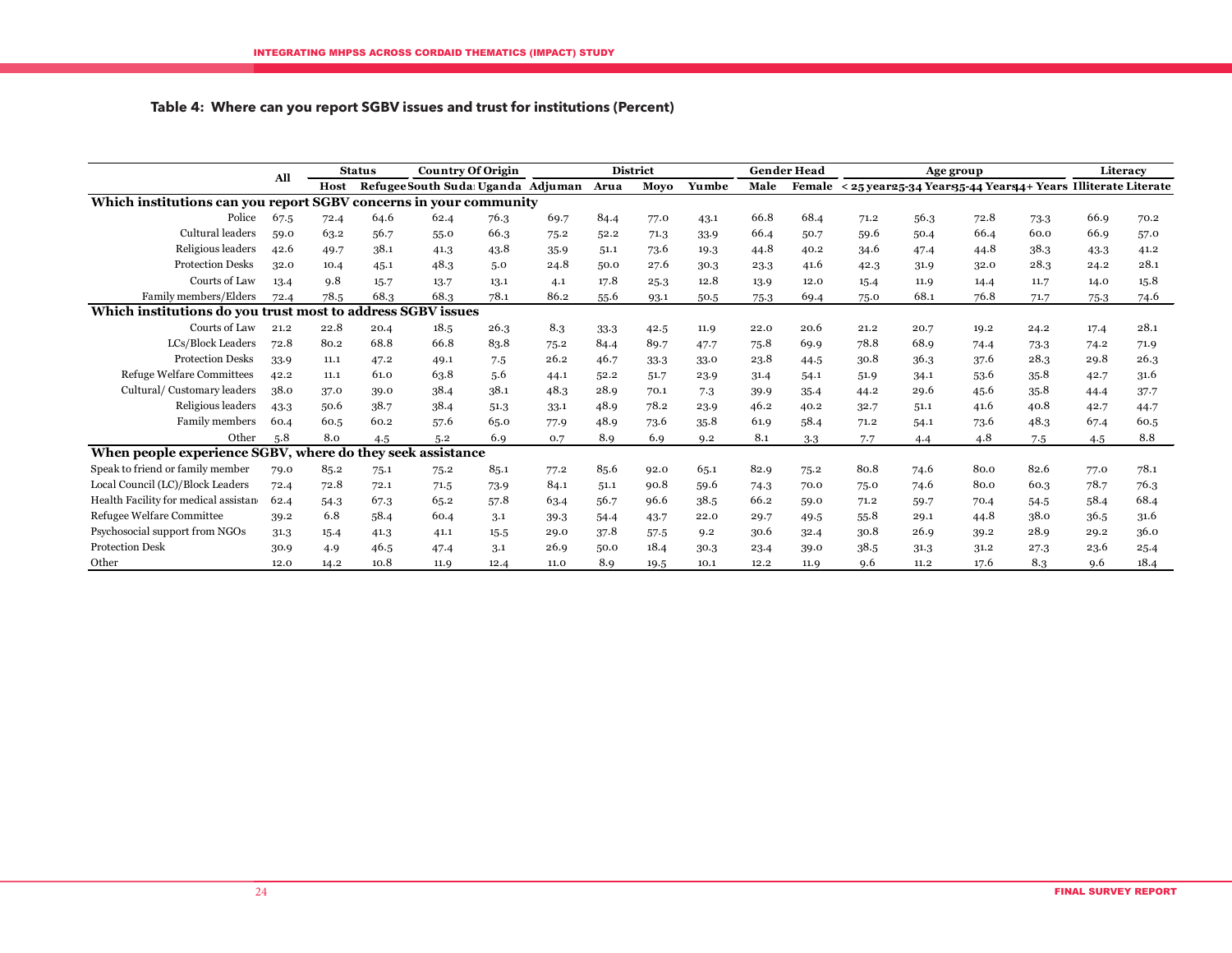### **Table 5: Knowledge about where to Report SGBV and type of services offered (Percent)**

|                                                                                              | All   |       | <b>Status</b> |                 |       | <b>District</b> |       |       | <b>Gender Head</b> |                                                            |       | Age group |       |       | Literacy |
|----------------------------------------------------------------------------------------------|-------|-------|---------------|-----------------|-------|-----------------|-------|-------|--------------------|------------------------------------------------------------|-------|-----------|-------|-------|----------|
|                                                                                              |       | Host  |               | Refugee Adjuman | Arua  | Moyo            | Yumbe | Male  | Female             | < 25 year 5-34 Year 5-44 Year 4+ Years Illiterate Literate |       |           |       |       |          |
| Do You Know How To Report an SGBV Incide                                                     | 81.57 | 74.23 | 86.19         | 88.28           | 78.89 | 81.61           | 75.23 | 75.34 | 88.04              | 76.92                                                      | 85.19 | 86.40     | 74.17 | 79.21 | 81.58    |
| <b>Have You Ever Reported An SGBV Incident</b><br><b>Within 6 Months After Displacement?</b> |       | 19.0  | 32.6          | 34.5            | 16.9  | 26.4            | 27.5  | 28.8  | 25.4               | 34.6                                                       | 26.1  | 37.6      | 14.2  | 35.6  | 23.7     |
| Where did you report                                                                         |       |       |               |                 |       |                 |       |       |                    |                                                            |       |           |       |       |          |
| Police                                                                                       | 12.9  | 6.1   | 17.2          | 24.1            | 14.4  | 5.7             | 2.8   | 9.9   | 16.3               | 21.2                                                       | 8.9   | 16.0      | 10.8  | 14.6  | 7.9      |
| Elders                                                                                       | 18.9  | 14.1  | 22.0          | 42.1            | 4.4   | 16.1            | 2.8   | 18.8  | 19.1               | 23.1                                                       | 14.1  | 30.4      | 10.8  | 23.6  | 16.7     |
| <b>Refuge Welfare Committees</b>                                                             | 13.1  | 5.5   | 17.9          | 25.5            | 10.0  | 2.3             | 8.3   | 11.2  | 15.3               | 23.1                                                       | 9.6   | 19.2      | 6.7   | 16.9  | 7.0      |
| <b>Protection Desks</b>                                                                      | 8.3   | 1,2   | 12.7          | 18.6            | 5.6   | 4.6             | 0.0   | 7.2   | 9.6                | 1.9                                                        | 7.4   | 14.4      | 5.8   | 8.4   | $5-3$    |
| <b>Women Centres</b>                                                                         | 10.1  | 1.8   | 15.3          | 13.8            | 4.4   | 2.3             | 16.5  | 8.5   | 11.5               | 1,9                                                        | 15.6  | 10.4      | 6.7   | 10.7  | 7.9      |
| Other                                                                                        | 4.6   | 8.0   | 2.6           | 4.1             | 3.3   | 10.3            | 1.8   | 8.1   | 1.0                | 11.5                                                       | 3.7   | 5.6       | 1.7   | 2.2   | 11.4     |
| What types of services are available when one reports a SGBV case                            |       |       |               |                 |       |                 |       |       |                    |                                                            |       |           |       |       |          |
| Medical                                                                                      | 65.7  | 60.7  | 68.3          | 67.6            | 52.2  | 96.6            | 48.6  | 66.4  | 65.6               | 75.0                                                       | 65.2  | 64.8      | 64.2  | 59.6  | 72.8     |
| PEP and STI screening                                                                        | 31.6  | 30.1  | 32.5          | 12.4            | 33.3  | 77.0            | 19.3  | 36.3  | 26.8               | 40.4                                                       | 29.6  | 28.8      | 33.3  | 23.6  | 40.4     |
| Psychosocial                                                                                 | 47.9  | 32.5  | 57.5          | 38.6            | 36.7  | 80.5            | 44.0  | 51.6  | 44.0               | 50.0                                                       | 54.1  | 48.0      | 40.0  | 35.4  | 60.5     |
| Justice                                                                                      | 29.7  | 30.1  | 29.9          | 16.6            | 26.7  | 48.3            | 35.8  | 35.0  | 24.4               | 28.8                                                       | 23.0  | 34.4      | 33.3  | 29.2  | 24.6     |
| Referral                                                                                     | 44.7  | 48.5  | 42.9          | 53.1            | 27.8  | 66.7            | 31.2  | 41.3  | 48.8               | 53.8                                                       | 42.2  | 48.8      | 40.0  | 48.9  | 40.4     |
| Other                                                                                        | 1.6   | 3.1   | 0.7           | 1.4             | 0.0   | 1.1             | 3.7   | 1.8   | 1.4                | 0.0                                                        | 0.0   | 1.6       | 4.2   | 0.6   | 1.8      |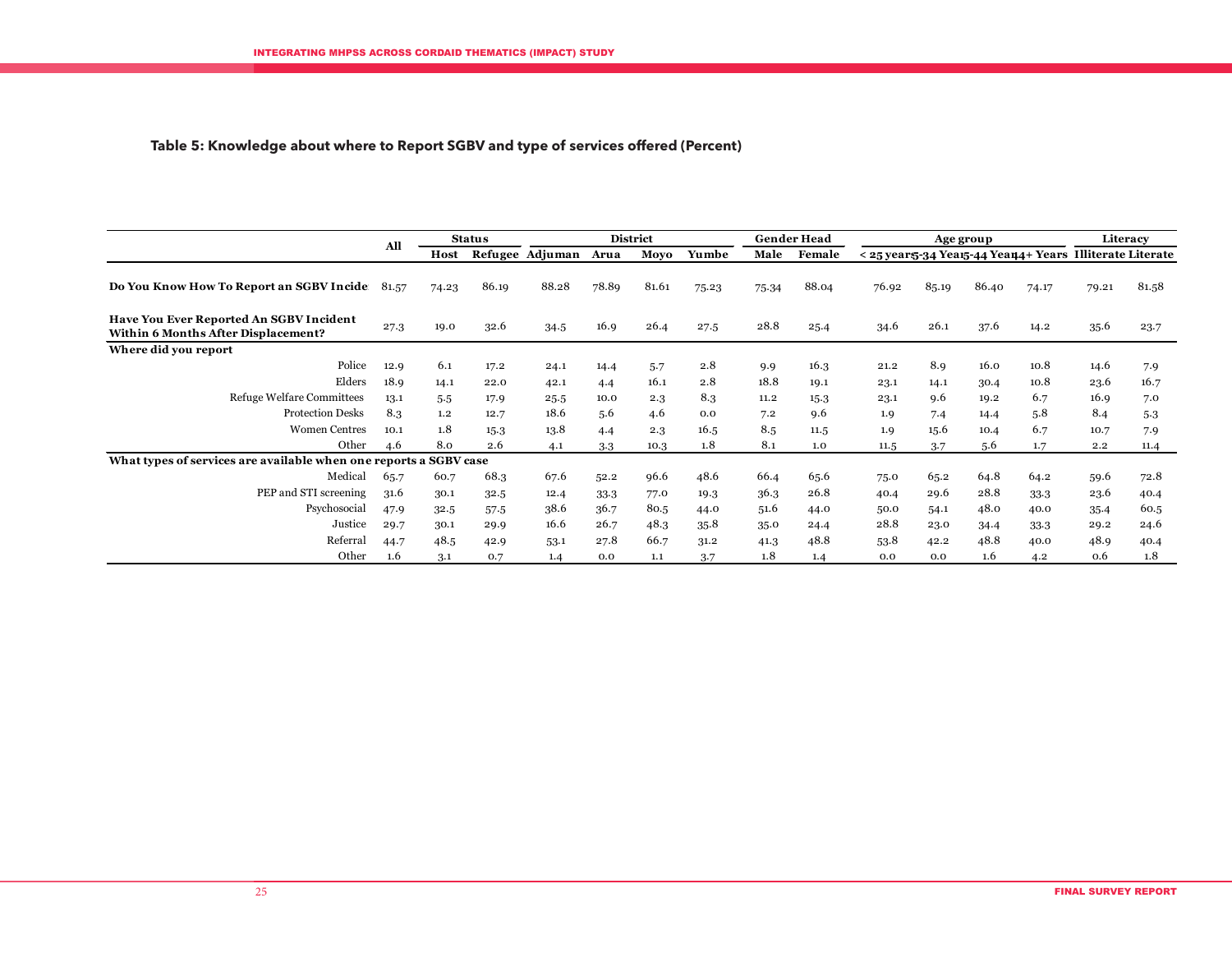### **Table 6: Availability of institutions addressing SGBV (Percent)**

|                                                                            |                    |      | <b>Status</b>   | <b>District</b> |      |       |      |      | <b>Gender Head</b> |      | <b>Age group</b> | Literacy                                                          |      |      |        |
|----------------------------------------------------------------------------|--------------------|------|-----------------|-----------------|------|-------|------|------|--------------------|------|------------------|-------------------------------------------------------------------|------|------|--------|
|                                                                            | All<br><b>Host</b> |      | Refugee Adjuman | Arua            | Moyo | Yumbe | Male |      |                    |      |                  | Female < 25 year 5-34 Year 5-44 Year 4+ Years Illiterate Literate |      |      |        |
| Are any of the following institutions available in your community?         |                    |      |                 |                 |      |       |      |      |                    |      |                  |                                                                   |      |      |        |
| Police Station/Post                                                        | 50.2               | 50.3 | 50.4            | 47.6            | 53.3 | 50.6  | 51.4 | 45.7 | 55.5               | 57.7 | 45.9             | 52.8                                                              | 50.0 | 55.6 | 41.2   |
| Legal Aid Service Providers                                                | 9.7                | 4.9  | 12.3            | 5.5             | 26.7 | 3.4   | 5.5  | 9.4  | 10.0               | 13.5 | 7.4              | 10.4                                                              | 10.0 | 7.9  | 7.0    |
| Mobile Health Clinic                                                       | 13.4               | 1.8  | 20.5            | 13.1            | 30.0 | 2.3   | 9.2  | 7.2  | 20.1               | 19.2 | 8.9              | 14.4                                                              | 15.0 | 11.8 | 7.0    |
| <b>Psychical Care</b>                                                      | 28.1               | 14.7 | 36.6            | 20.7            | 45.6 | 44.8  | 11.0 | 25.1 | 31.6               | 30.8 | 25.9             | 25.6                                                              | 32.5 | 23.0 | 34.2   |
| <b>Protection Desks</b>                                                    | 30.6               | 8.0  | 44.4            | 26.2            | 53.3 | 19.5  | 26.6 | 22.4 | 39.7               | 30.8 | 30.4             | 32.0                                                              | 30.0 | 24.2 | 23.7   |
| LC/Block Leader                                                            | 74.0               | 73.6 | 74.3            | 55.2            | 76.7 | 87.4  | 86.2 | 72.6 | 75.6               | 67.3 | 72.6             | 71.2                                                              | 81.7 | 67.4 | 77.2   |
| <b>Women Centre</b>                                                        | 21.2               | 8.0  | 29.5            | 14.5            | 34.4 | 24.1  | 17.4 | 21.1 | 21.5               | 19.2 | 27.4             | 20.0                                                              | 16.7 | 19.7 | 26.3   |
| Other                                                                      | 1.8                | 1,2  | 2.2             | 0.0             | 6.7  | 2.3   | 0.0  | 1.3  | 2.4                | 1.9  | 0.7              | 2.4                                                               | 2.5  | 1.7  | 0.0    |
| Which institutions are involved in preventing women from experiencing SGBV |                    |      |                 |                 |      |       |      |      |                    |      |                  |                                                                   |      |      |        |
| Police                                                                     | 81.6               | 86.5 | 78.7            | 68.3            | 86.7 | 85.1  | 92.7 | 83.9 | 78.9               | 76.9 | 83.0             | 76.8                                                              | 86.7 | 71.9 | 86.0   |
| Cultural Leader                                                            | 60.8               | 68.1 | 57.1            | 66.9            | 54.4 | 83.9  | 41.3 | 65.9 | 55.5               | 73.1 | 57.0             | 65.6                                                              | 55.0 | 65.7 | 59.6   |
| Religious Leaders                                                          | 53.0               | 66.3 | 45.5            | 39.3            | 57.8 | 93.1  | 36.7 | 58.3 | 47.4               | 46.2 | 53.3             | 52.0                                                              | 56.7 | 52.8 | $55-3$ |
| <b>Protection Desk</b>                                                     | 38.9               | 18.4 | 51.5            | 36.6            | 58.9 | 32.2  | 31.2 | 31.4 | 47.4               | 59.6 | 31.9             | 44.8                                                              | 32.5 | 36.5 | 29.8   |
| LASPs                                                                      | 29.7               | 28.8 | 30.6            | 6.9             | 50.0 | 60.9  | 19.3 | 30.0 | 29.2               | 38.5 | 28.9             | 24.0                                                              | 32.5 | 25.3 | 31.6   |
| Health Facility/hospital                                                   | 49.1               | 42.9 | 53.0            | 39.3            | 48.9 | 87.4  | 32.1 | 50.7 | 47.4               | 59.6 | 47.4             | 48.0                                                              | 47.5 | 43.8 | 58.8   |
| Psychosocial Care/Counsell                                                 | 37.3               | 30.1 | 42.2            | 26.2            | 43.3 | 59.8  | 30.3 | 37.2 | 36.8               | 23.1 | 43.7             | 38.4                                                              | 34.2 | 29.2 | 43.9   |
| LC/Block Leader                                                            | 57.1               | 56.4 | 57.5            | 74.5            | 57.8 | 49.4  | 39.4 | 59.6 | 55.0               | 57.7 | 49.6             | 60.0                                                              | 63.3 | 57.3 | 60.5   |
| Others                                                                     | 2.8                | 1.8  | 3.4             | 0.0             | 8.9  | 1.1   | 2.8  | 2.7  | 2.9                | 1.9  | 2.2              | 1.6                                                               | 5.0  | 0.6  | 3.5    |